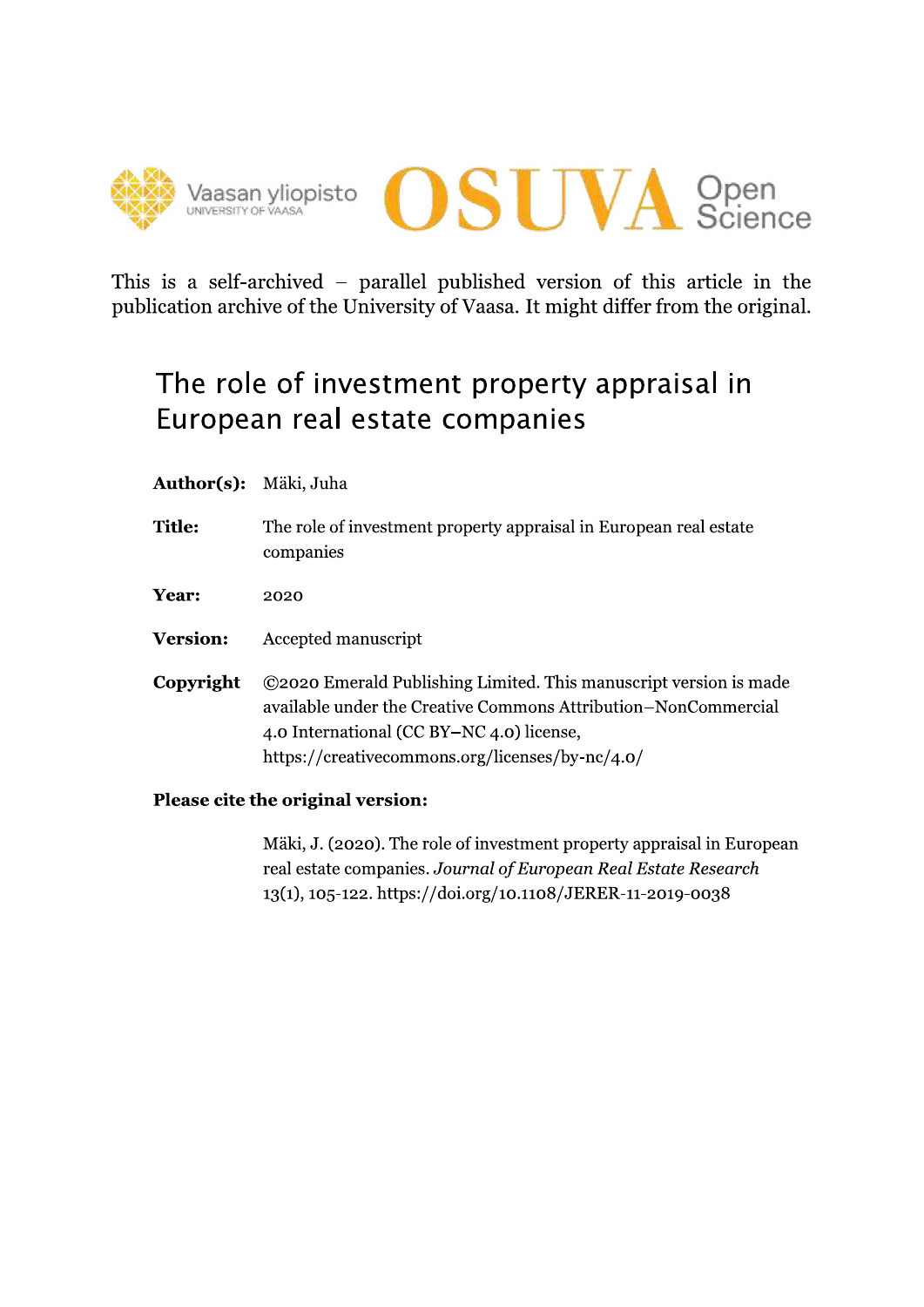# **The Role of Investment Property Appraisal in European Real Estate Companies**

#### **Abstract**

**Purpose** – This paper examines the connection between appraisals of investment properties and earnings properties in companies from two perspectives: what kind of companies employ the most reputable appraisers and how appraisers produce estimations. **Design/methodology/approach** – The research uses annual reports of European Union (EU) publicly traded real estate companies and examines the period 2007 2016.

**Findings** – The contribution of this study lies in establishing that some indicators and features of real estate companies affect the choice of appraiser and also in illustrating differences in the results of property valuations. In short, smaller companies with weaker performance are less willing to use external valuation, and external appraisers produce more conservative estimations for investment properties.

**Practical implications** – The research produces beneficial information for investors and other stakeholders interested in real estate industry.

**Originality/value** – This is the first novel study to examine the link between appraisals of investment properties and earnings properties in companies in detail.

**Keywords** M48 appraisal type, M41 earnings properties, M48 IFRS **Paper type** Research paper

### **1. Introduction**

There has been a great deal of discussion concerning IFRS (International Accounting Standards) and the guidance on investment property when financial statements are made under the disclosure requirements of IAS 40 (International Accounting Standards, Investment Property) and IFRS 13 (International Financial Reporting Standards, Fair Value Measurement). This research stems from the debate among managers, investors, capital market officials, and other stakeholders on the recognition of long-term nonfinancial assets at fair value, rather than at depreciated historical cost. The aim of this paper is to study actors that have received less research attention; that is, the choice of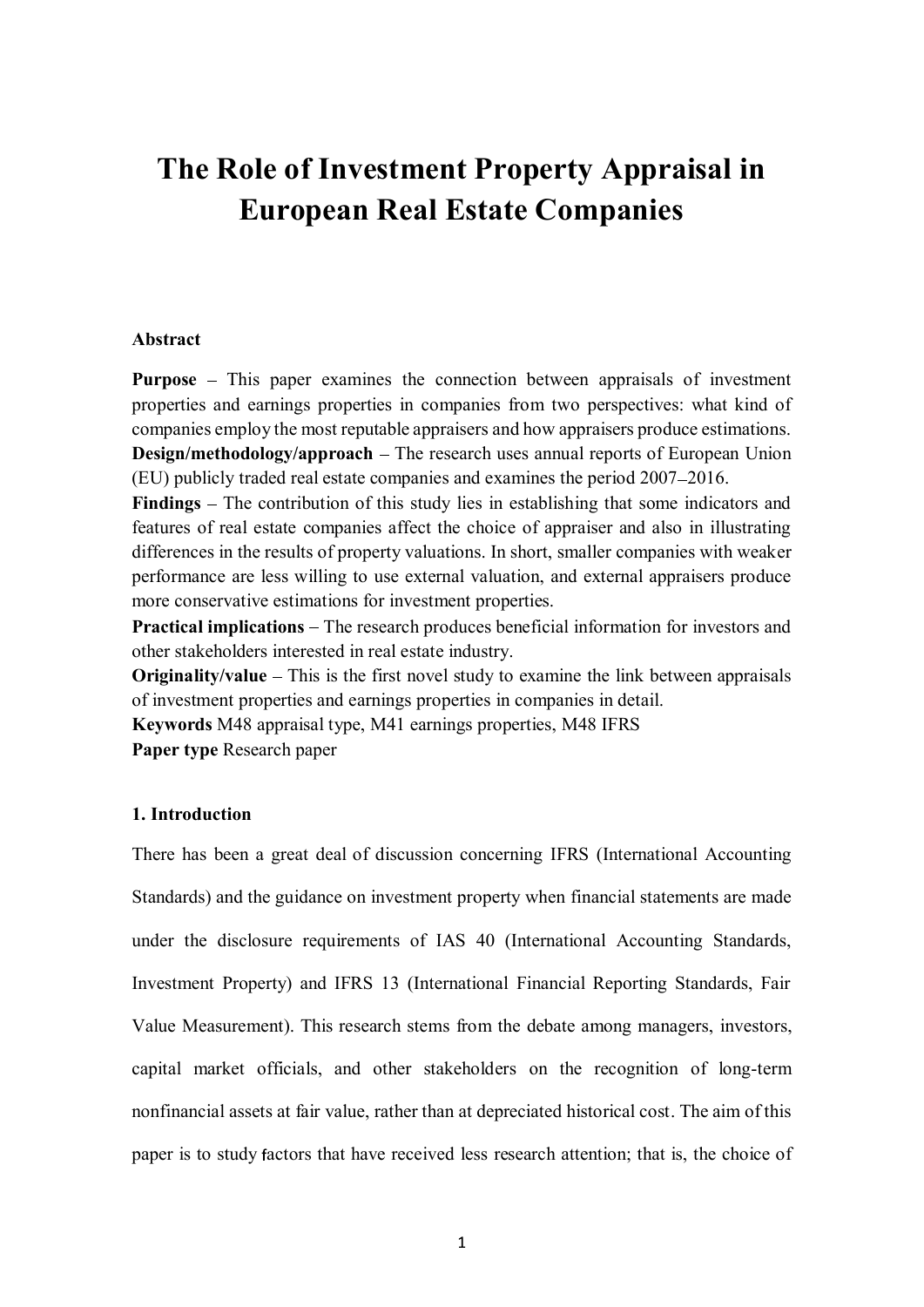investment property appraisal, the use of Big 4 auditors in that context, and the endogenous relationship between earnings properties and appraiser choice under IFRS. Few studies have been conducted on the interactions of management with company specialists (Messier, 2018) but those specialists (e.g. appraisers and auditors) can have an influential role in producing financial statements. Specialists employed by real estate companies are important because so many uncertain factors affect the valuation of investment properties.

It is an interesting research area because of the volume of debate on the accuracy of fairvalue measures in financial statements. At the same time, those responsible for drafting standards are looking for best practice to produce more useful financial reports. Selected actions and the stakeholders of a company can have a great impact on both that company's income statement and balance sheet.

Pre-IFRS practices in EU region were heterogenous and not standardized from one country to another. In Germany for example, revaluations were not allowed at all while in Greece it was possible to reevaluate fixed assets every four years following a special revaluation index. Under Finnish and Swedish regulation revaluation would be possible if fair values were thinkable to calculate precisely enough. At the same time in Italy and Spain an asset revaluation was allowed only if a special law gives a possibility and in France only if it included all fixed and long-term financial assets (Quagli and Avallone, 2010). Regulation (EC) No. 1606/2002 of the European Parliament and the Council decrees that public companies must apply IFRS from the fiscal year 2005. Under IAS 40, companies can use two models to valuate investment properties: cost and revaluation. From the beginning, some countries (e.g. the United Kingdom) required that investment properties must be valuated using the revaluation model and recording changes in the balance sheet. Some other countries (e.g. Italy) required that investment property be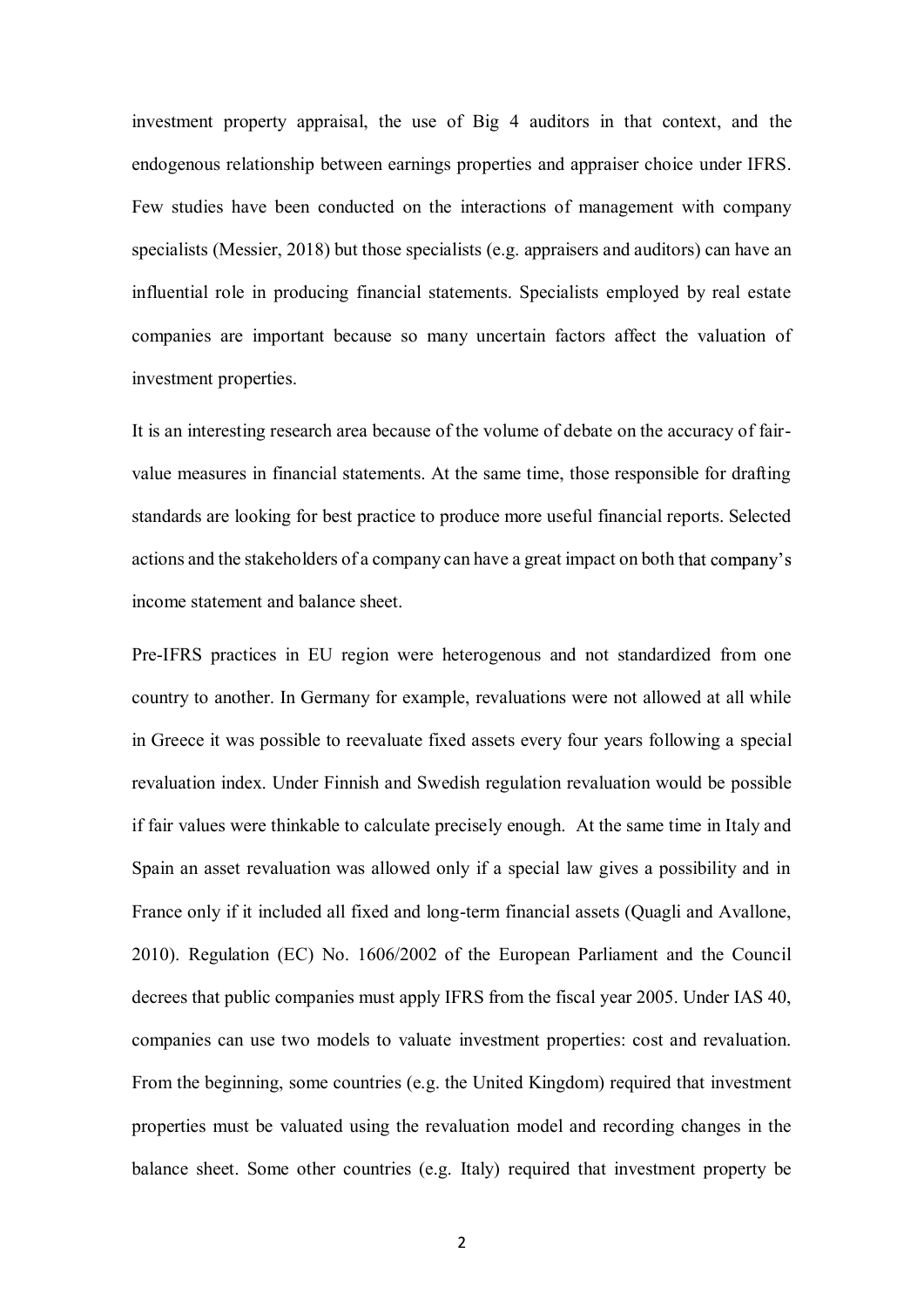valuated under the cost model. Several other countries (e.g. France and Germany) also required the cost model in practice because those countries do not separately address reporting for this special tangible asset. Several countries (e.g. Finland) allowed companies to choose either the cost or revaluation model. However, IAS 40 requires companies using the cost model to also disclose investment property fair values in the notes (Muller *et al.*, 2011).

Since the beginning of 2013, real estate companies have also followed the IFRS 13 standard. The new standard provided a framework for measuring fair value and required disclosures about fair-value measurement. IFRS 13 provides a hierarchy of methods for arriving at fair value: Level 1: unadjusted quoted prices for identical assets and liabilities in active markets (preferable); Level 2: other observable inputs for the asset or liability, such as quoted prices in active markets for similar assets or liabilities or quoted prices for identical assets or liabilities in markets that are not active; and Level 3: unobservable inputs for the asset or liability (IASB, 2018).

Estimated fair values could produce an uninformative balance sheet and inaccuracy in income statements, especially if properties are valuated at Level 3. Fair values estimated can also affect trading shares in and out because of unreliable estimations (Penman, 2007). Investment property valuations of the real estate industry are normally categorized as Level 2 or Level 3 valuations (PWC, 2017).

The current research uses annual reports of publicly traded real estate companies from EU member states and covers the period 2007 2016. The starting year of the research was chosen because it is two years after the IFRS regulations became mandatory for publicly traded companies and, thus, the policies of companies would have stabilized by that point. The real estate sector is selected because of the outstanding weight of investment property fair values and of the changes they bring to the balance sheet.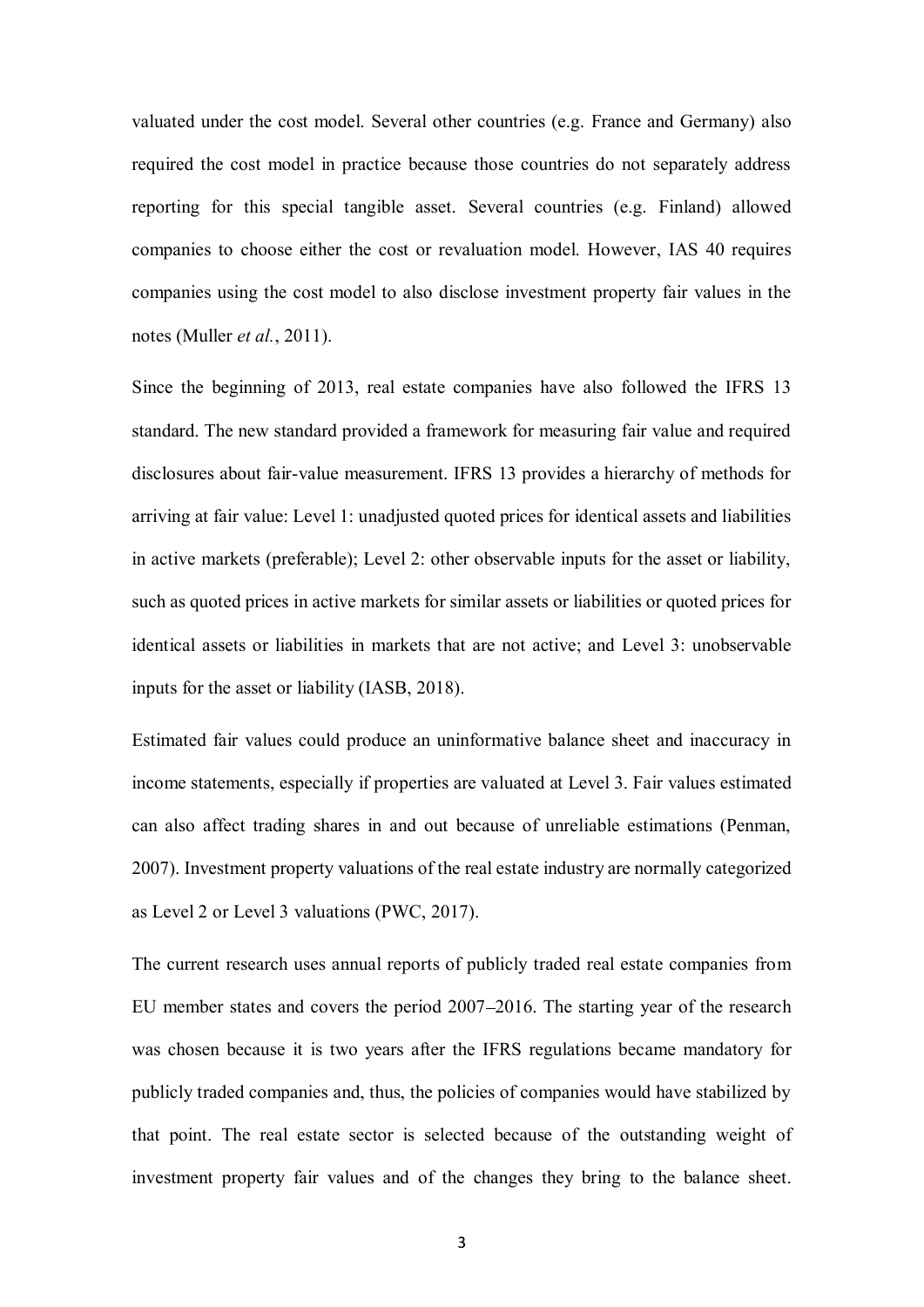Empirical tests are conducted on a sample of 699 firm-years for publicly traded real estate companies in the EU region.

In contrast to auditing, the whole valuation process is very lightly regulated and it is difficult to find scientific material on it. The interviews with experts working in valuation firms and real estate companies reveal that an appraiser is normally appointed by the board of directors, but typically the appointment follows a suggestion of a suitable appraiser made by management or the incumbent auditor. The responsibility for valuations is normally agreed upon in the assignment. The upper limit is usually the value of the agreement, on condition there is no serious lack of care apparent. The fact is that in the United Kingdom and Central Europe, the level of compensation is usually higher than in the Nordic countries. Today the duration of an appraisal contract is not regulated, and that fact can affect certain actions of appraisers. There have been discussions around regulating such contracts in a similar way to those relating to auditing. There are also no clear rules to call upon if a company is not satisfied with the valuation. An attempt is made to proceed through negotiation in such cases and to ensure that the source information informing the fair value calculations was correct. In the worst case, the company can disregard the valuation, but doing so would create doubt among stakeholders and incur extra costs for the monitored company. Because external wellknown appraisers can be considered similar qualified experts to the Big 4 auditors and probably have a similar attitude to the reputation and litigation risk, an assumption can be that they are working under principles of the same kind and they deviate from other appraisers.

In the frictionless world, there are no incentives for companies or appraisers that affect the choice of appraisal or the way the different types of appraiser manage investment property valuations. In the real world, it is typical that successful actors seek their way of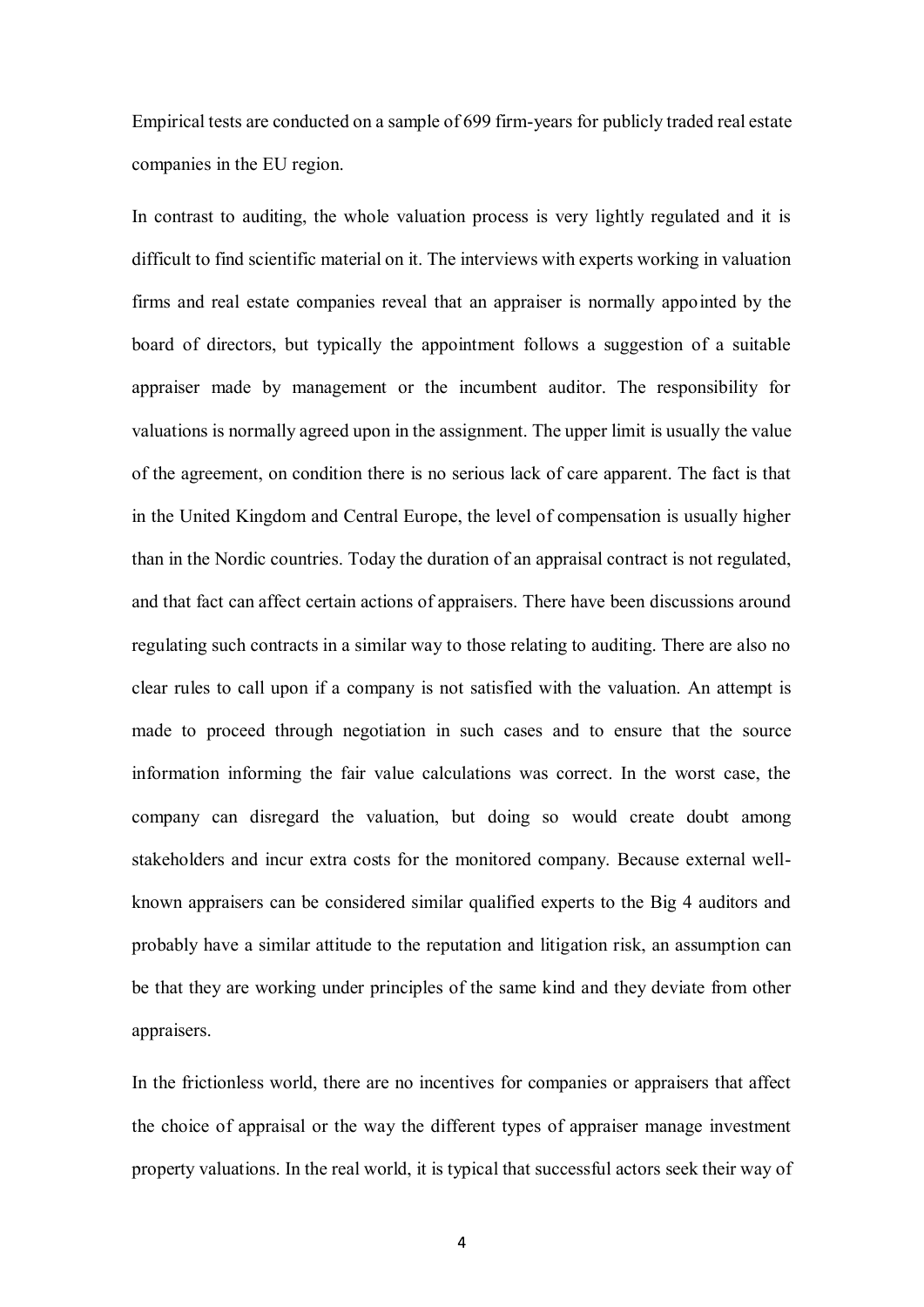operating with successful famous partners and it is clear that incentives, for example stock option offerings and bonuses for managers, or the terms of covenants, or lower interest rates for companies, can affect their decisions maybe in the valuation process (e.g. Healy, 1985). According to The Netherlands Authority for the Financial Markets (AFM) (2012), in their small sample with external valuations of investment properties, four of seven companies had investment property with a market price of approximately 15 percent below the valuated figure.

The hypothesis tested are if the use of an external appraiser produces more conservative valuations in the fair value accounting of investment properties than undertaking an internal valuation  $(H_1)$  and if earnings properties of real estate companies are linked to the type of appraiser who performs the investment property appraisal  $(H_2)$ .

The main contribution of this study is that the choice of investment property appraisers is affected by some earnings properties. In addition, the valuations proposed by appraisers differ according to whether that appraiser is an external appointment or an internal one. External appraisers produce more conservative estimations than do internal appraisers. The use of internal appraisals indicates increased relative fair value changes. The difference is most clearly illustrated through a comparison with significant results of other less well-known and often commissioned external appraisers. The use of a Big 4 auditor has a very significant reduction impact on relative investment property fair value changes at the 0.01 level. It is interesting to note that the use of both external appraisers and Big 4 auditors affect fair value changes in the same way, although auditors must bear a large litigation and reputation risk (e.g. Khurana and Raman, 2004), while external appraisers can make valuations without concerns over strict regulation.

Nevertheless, other company-specific features like ownership structure and the origin of the company are also significantly linked to the choice of appraiser. Companies with one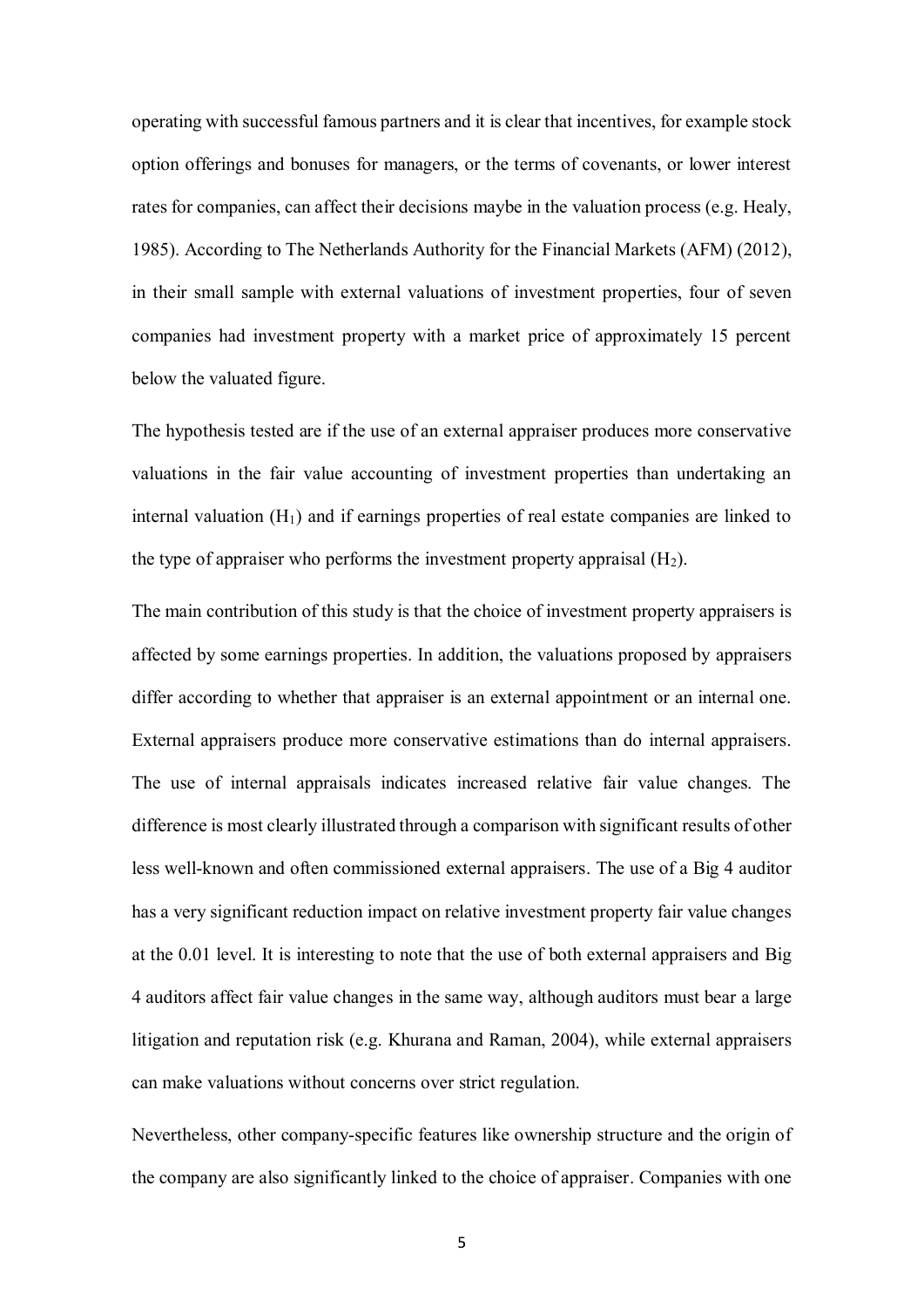dominant owner are more willing to adopt an internal valuation procedure and companies from both the United Kingdom and Central Europe commission more external valuations than companies from Nordic countries.

#### **2. Prior Literature**

When we are studying the role of appraisals and their effects on the valuation of material assets, it is interesting to first examine the reasons behind and the incentives involved in the process of adopting an appraiser. The revaluations made under IAS 40 affect both the income statement (the changes of investment property values) and the balance sheet (the amount of total assets). That information is used as a substance in debt contracts, accounting-based debt covenants, and as a guideline in corporate acquisitions as well as in managerial stock-based compensation, stock ownership, and stock option agreements (IASB (2018), Ball (2016)). Both political and economic powers determine the incentives of the players (managers, auditors, boards, regulators, courts, analysts, press, and educators). For example, Ball (2016) argues that earnings management may contribute to financial reports that present an excessively positive opinion of a company's actions and economic situation.

The fair value measurement of IFRS allows stakeholders and managers certain options in their accounting estimates (Ball and Shivakumar, 2015). Generally, fair value manipulation takes one of two forms: trading at period-end to manipulate asset prices in poorly liquid markets (e.g. Heaton *et al.,* 2010) or manipulating fair value estimations when traded prices are unavailable (Watts (2003), Benston (2008)). Managers in listed real estate companies have the opportunity to embrace sales, cost, and expense manipulation (Hou and Li, 2016) or, and perhaps the most important way to embellish source information, selectively use interest and vacancy rates.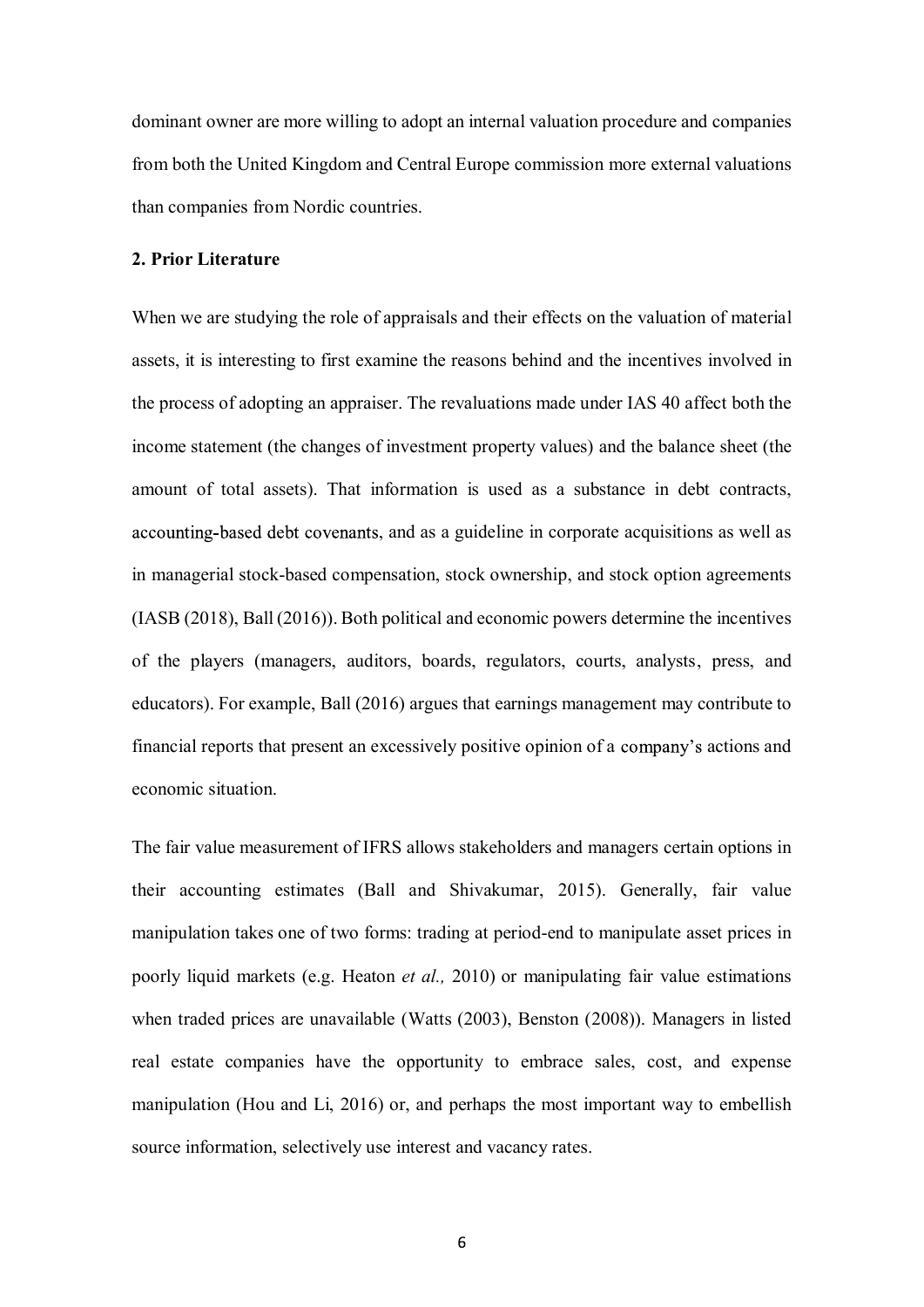Aboody *et al.* (1999) report revaluations reveal changes in the values of assets related to future operating performance, and at least some of them are well-timed. They argue that fixed assets' fair values are not necessarily unreliable, but that revaluations and future performance, returns, and prices may be influenced by many different factors. The same study also shows that the revaluation is significantly positively linked to share prices and returns. Easton, *et al.* (1993) show that the main reason managers revalue assets is to publish fair financial statements, but the second most common motivation is to affect debt-to-equity ratios, perhaps to for reasons connected to debt contracting.

When fair-value measurement gives managers more opportunities to adjust accounts, it creates doubts among stakeholders, and especially among lenders, who can see uncertainties and try to transfer that uncertainty into the interest rate. Ball *et al.* (2015) stated that financial statements presented under IFRS could be less useful in debt contracts, even if they offer more information useful to the valuation process. Li (2010) find that so-called transitory earnings, including asset revaluations, are rather less valuable in measuring company performance for debt contracting than the net income approach, which has a ruling role in efficient contracting, especially in the case of longer loan maturity. Christensen and Nikolaev (2012) reported that financial covenants can be shared between two different mechanisms. Capital covenants enforce expensive limitations on the capital structure and performance covenants involve comparable accounting information being provided. Both earnings variables and asset measures are then less efficient under IFRS. Ball *et al.* (2015) show a significant decrease in accounting-based debt covenants after mandatory IFRS adoption. Demerjian (2011) shows that when standard setting has moved toward a balance sheet approach and is predicted to be less useful for contracting, borrowers with higher volatility ratios are less likely to have balance sheet-based covenants. Nellessen and Zuelch (2010) explain that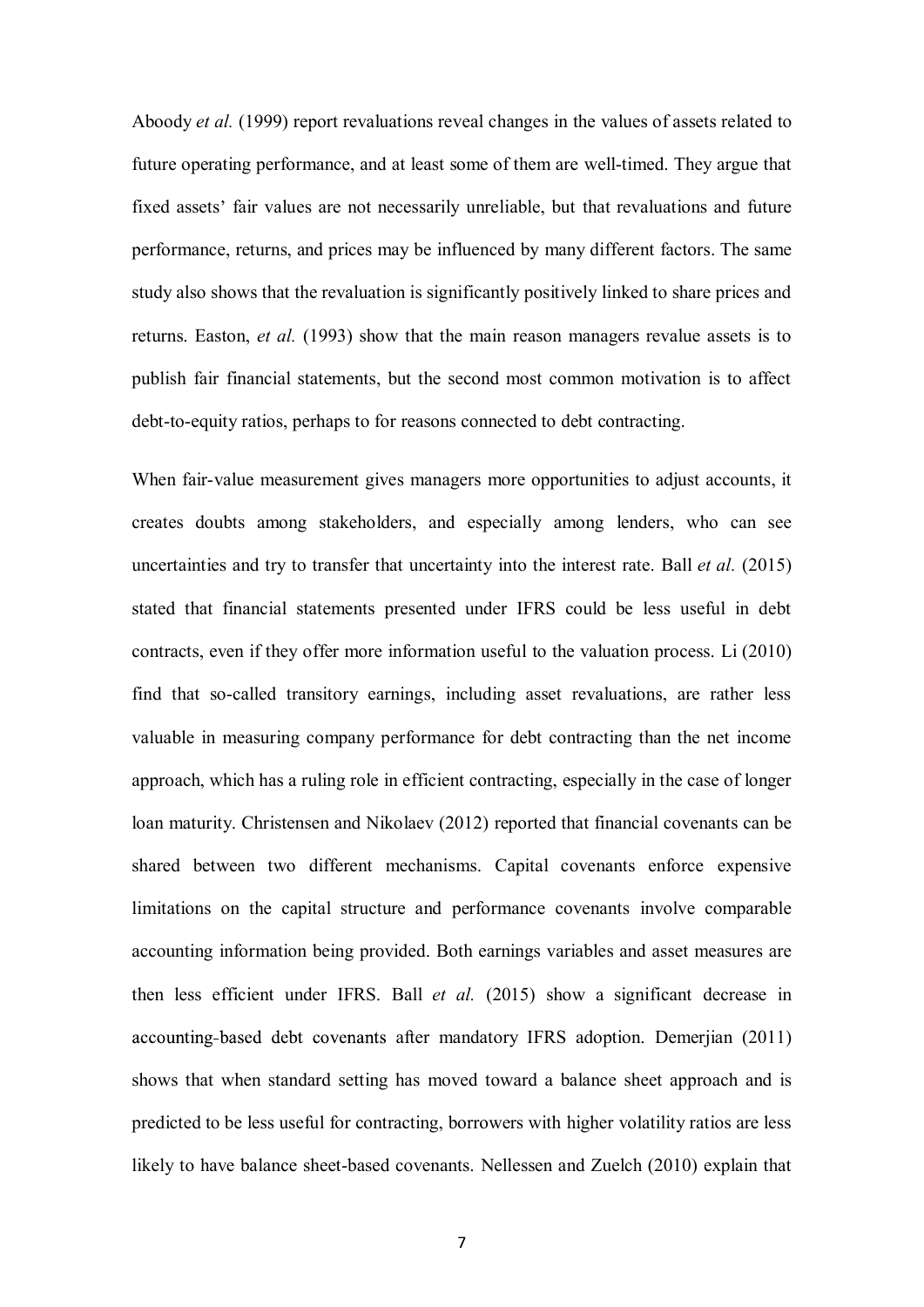there is realistic doubt over whether fair values of investment properties are inaccurate. They argue that the process by which fair values are derived is open to criticism. The human nature of the appraisals, the nature of the process, and the structure of the property market where appraisals are operating can increase the likelihood of biased estimations.

Brown and Matysiak (2000) tell important reasons for inexact valuation. They show that only the small proportion of properties is valuated per year because of lower costs reporting no change or minor changes so that an appraiser does not change values at all, but over time the need for change will cumulate. In addition to the courage of the appraiser to change investment property values toward the realistic market level because of the customer's dissatisfaction, that uncertainty can bring a smoothing effect that devalues the true volatility of returns on the market. Pinto and Pais (2015) find that for example under great market pressure to meet financial reporting purposes managers are more willingly to smooth book value returns.

Nevertheless, there are many studies arguing IFRS regulation has developed accounting and the whole valuation process. Aharony *et al.* (2010) report the improved value relevance of asset revaluations that can lead to improved debt service capacity and Barth *et al.* (2012) report increased value relevance in financial statements made under IFRS. Herrmann *et al.* (2006) argue that fair value measures for property, plant, and equipment are more reflective of historical cost based on the features of analytical value, feedback value, timeliness, neutrality, comparability, and reliability. In summary, the apparent incoherence mentioned above increases the importance of the choices made by an investment property appraiser.

It is difficult to find research on the incentives influencing asset appraisal and their effect on earnings quality. The International Valuation Standards Council (IVSC) (2017) has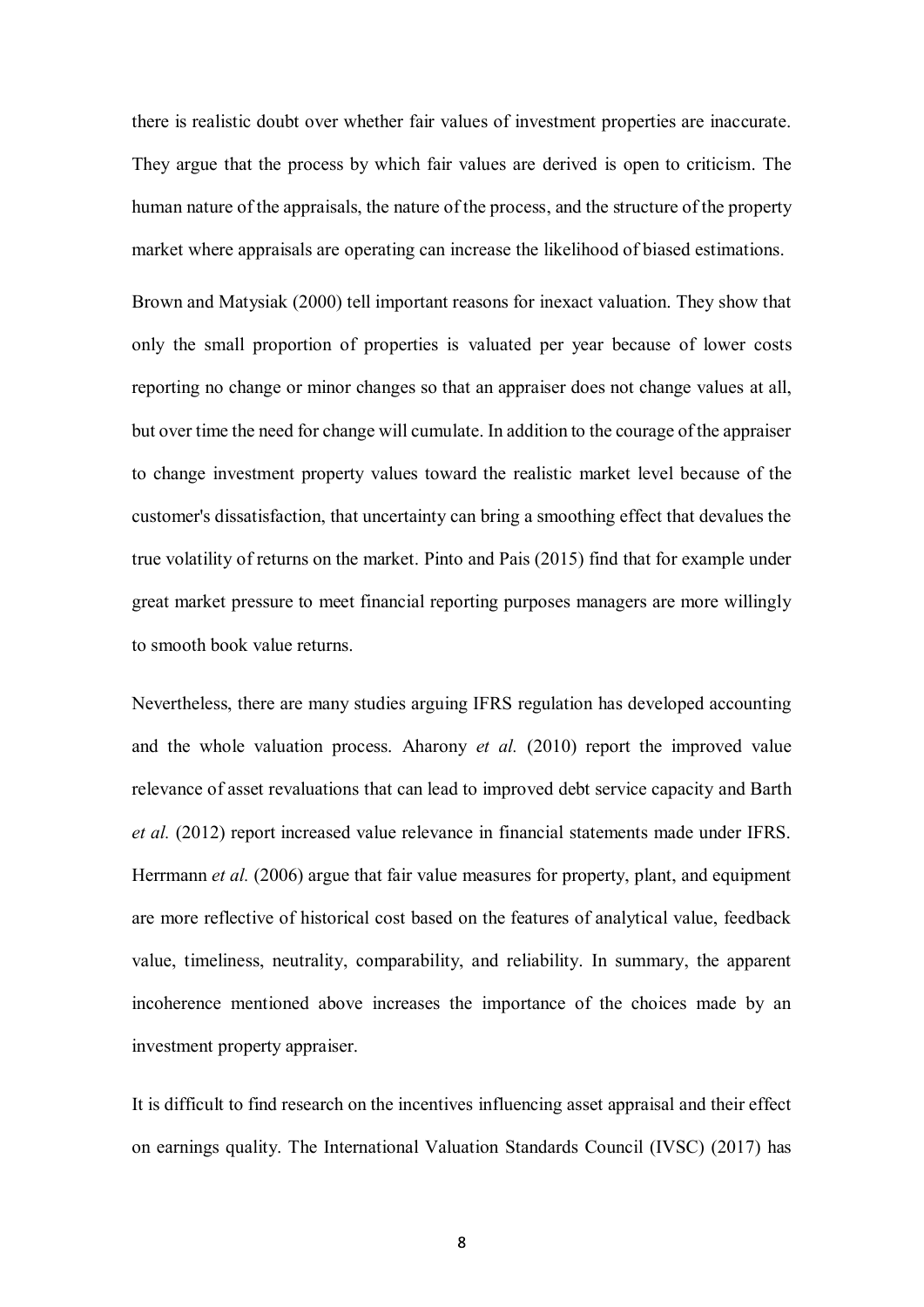identified globally accepted principles and definitions. Professional appraisers may be involved in reporting the value of company assets and liabilities for use in financial statements, or in assisting the auditor of the company's statements in defining whether the values reported by the company are realistic and reliable. Professional appraisers need guidance on how they can help both auditors and companies during the process. The IVSC emphasizes that some appraisers are worried about developing too close a relationship with a client (as are auditors) because doing so can threaten their independence and neutrality. It is generally known that the work of appraisers is less regulated than that of auditors, as demonstrated, for example, by the fact that the length of the appraisal agreement is not yet monitored. That can tempt appraisers to offer valuations that please the management and the company, and will secure a contract extension.

Appraisers often use the international standards promoted by The Royal Institution of Chartered Surveyors (RICS). Professionals holding RICS qualifications may use the designations AssocRICS (Associate), MRICS (Member), FRICS (Fellow) and they are also known as chartered surveyors. RICS Valuation - Global Standards (known as the *Red Book*) contains rules, best practice guidance, and related commentary on all asset valuations (RICS, 2017). The Red Book follows the International Valuation Standards, which ensures that RICS members follow regular practices internationally. Adhering to the procedures of the Red Book is mandatory for all RICS members and also normally referred to by non-RICS appraisers. There are also some other valuation standards and guidelines in the European real estate sector such as the European Group of Valuers Associations (TEGoVA) and local guidelines including instructions published by Authorised Property Valuers (AKA) in Finland. The European Public Real Estate Association (EPRA) is the best-known institution in this sector (Nellessen *et al.,* 2010). Both global investment markets and international consulting/valuating firms (such as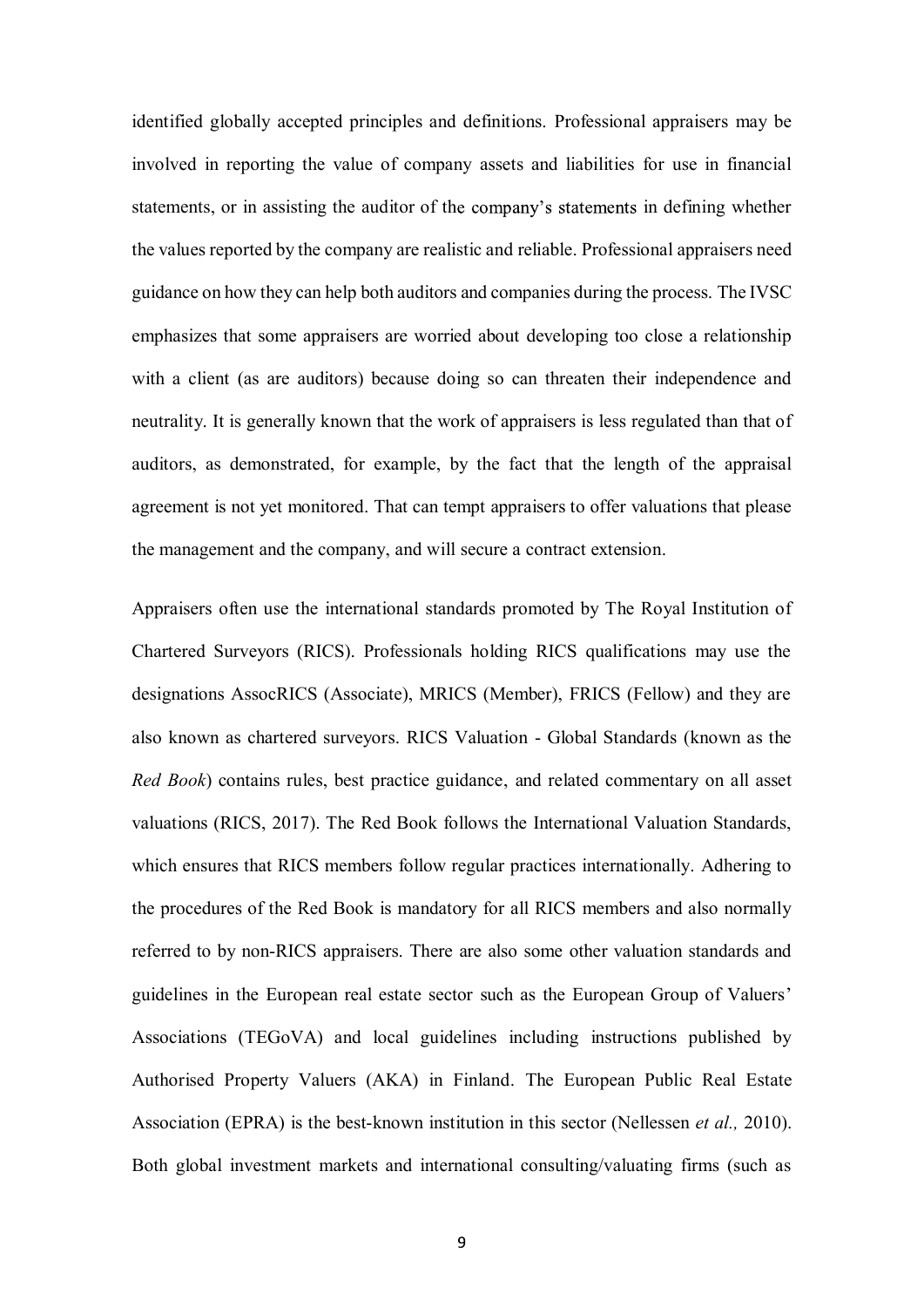CBRE, DTZ and JLL) are some of the drivers of using international valuation standards instead of local guidelines (Bellman and Lind, 2019).

## **3. Methodology and Data**

#### *3.1. Real estate companies in the EU*

The EU consists of 28 member states, with a collective commercial real estate market value of approximately 6.5 trillion euros (2017). The value of the listed real estate companies is estimated at 350 billion euros (EPRA, 2017). The number of EPRA member companies in Europe was 104 during 2017. The majority of investment properties comprise office buildings, shopping centers, and industrial buildings. Real estate companies acquire (purchase, lease, and develop), sell, and manage investment property to generate profits through rents or transactions. Companies in this sector are both domestic and, more often, international.

I have found no other recent studies examining the effects and prevalence of the appraisal choice in the real estate industry under IFRS. The business of the real estate industry under IAS 40 and IFRS 13 does however have some specific features; for example, a large portion of investment property on the balance sheet normally signifies a long lifecycle of properties, that creates considerable uncertainty over the value of a real estate portfolio and makes the chosen valuation procedure very significant in terms of both the income statement and balance sheet.

#### *3.2. Methodology development*

Under IAS 40.75, company annual reports must record the extent to which the fair value of investment property is based on a valuation and the efforts of a qualified independent appraiser to check the company's calculations and basic information. The valuation of property can also be conducted as an internal process. This study examines whether a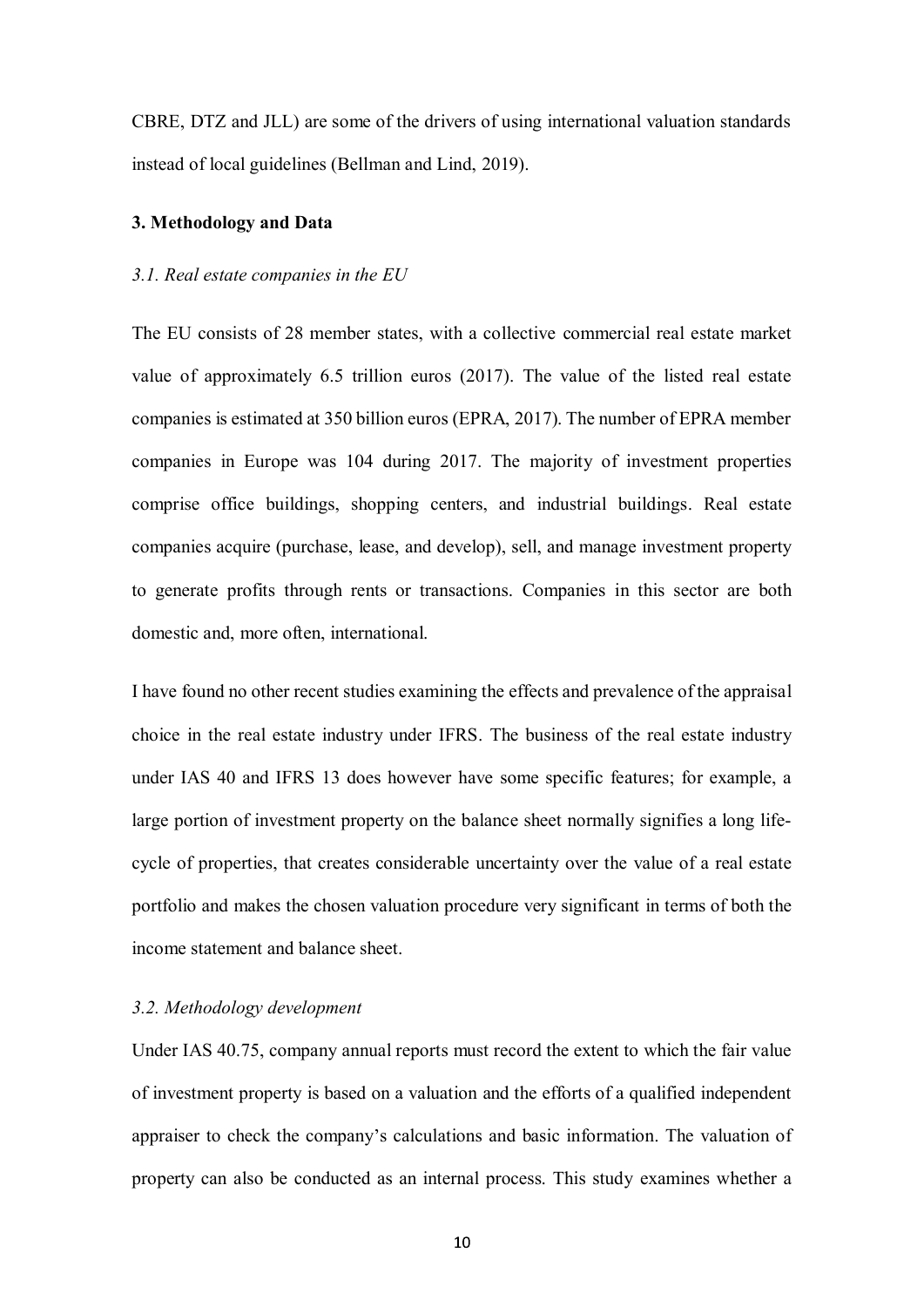large, well-known, external appraiser (*VALEXTL*), a less prominent external appraiser (*VALEXTO*), or a valuation without an external appraiser (NO*VALEXT*) has a link with the earnings properties of real estate companies or affects the level of investment property changes in financial statements. A large, well-known appraiser of property is in this case an appraiser that has been used at the beginning of a period three or more times per year in companies in the sample. There are six appraisers of that type (Allsop LLP, CBRE, DTZ (from 2015 together with Cushman & Wakefield), Forum Fastighetsekonomi Ab, Jones Lang LaSalle, and Lambert Smith Hampton<sup>1</sup>). Some are mainly local actors, such as Forum Fastighetsekonomi Ab, while CBRE, for example, is a global appraisal company. The names of appraisers are collected from the notes of annual reports and are encoded as an external appraisal if even a part of assets are evaluated by external appraisals. The entire sample comprises 26 companies conducting valuations of investment properties and the large ones have a collective market share of almost 50 percent. The number of valuation companies that valuated only one real estate company was 13, while seven valuated two real estate companies. In this study, external valuation is split into two parts, large well-known and less prominent valuation companies.

Logically, the choice of the appraisal is an endogenous process. It is possible that the real estate companies with the best performance are willing to choose a large, renowned, and probably more reliable appraiser whose estimations do not result in over- or undervaluations. On the other hand, more local appraisers can also have a better professional knowledge of local markets (e.g. Kahr and Thomsett, 2006), but in this study it is assumed that particularly large appraisers could act like Big 4 auditors and avoid (e.g. DeAngelo (1981), Francis and Krishnan (1999), Khurana *et al*. (2004), Liao and Radhakrishnan (2016)) reputation and litigation risk with more precisely produced conservative valuations.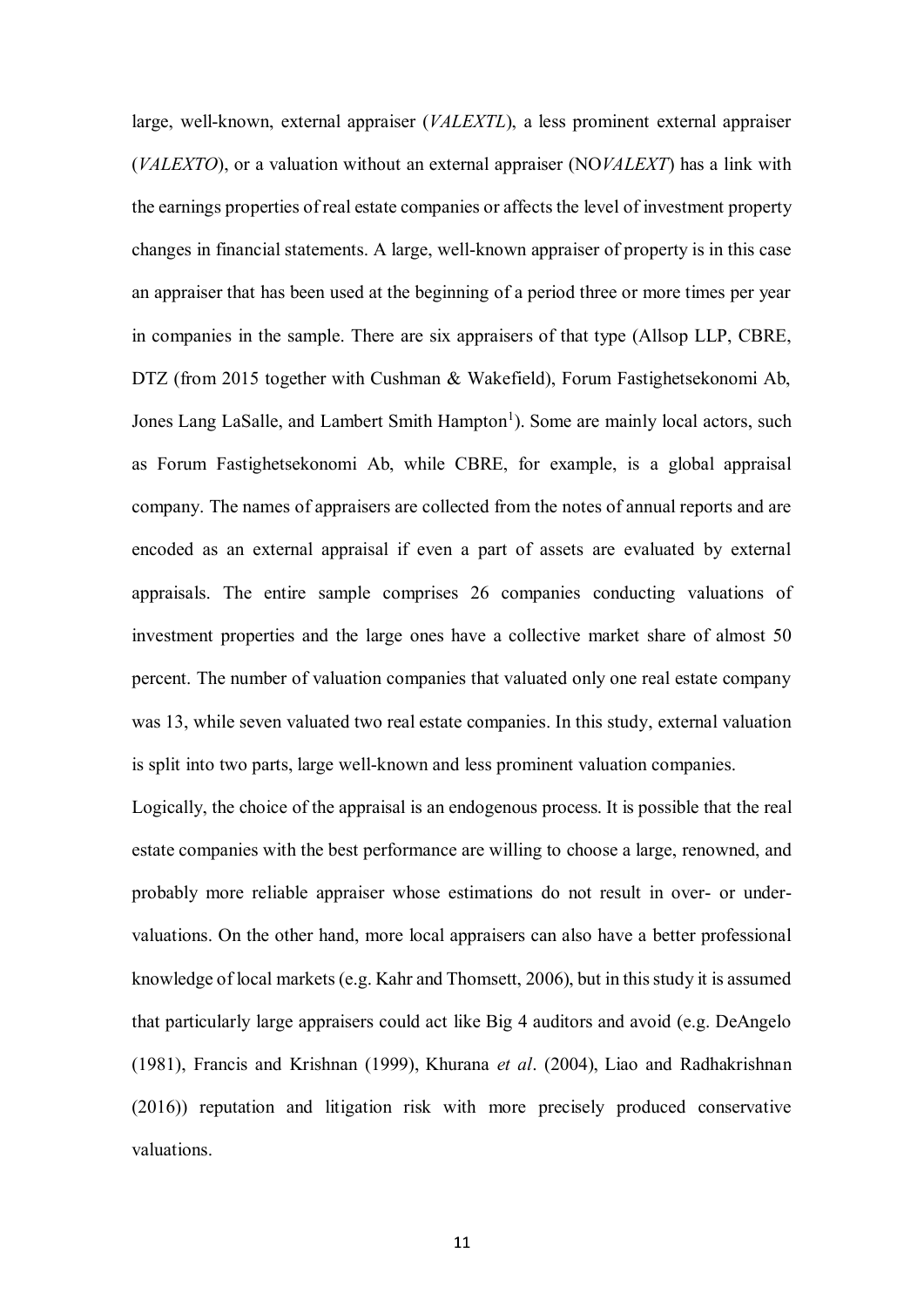Companies, owners, and managers, who have an important role in choosing the form of appraisal, can have their own incentives depending for example on the company's profitability or leverage. The first two multinomial logistic regressions (Models 1 and 2) contain important earnings property variables and basic characteristics of companies testing the link between the appraisal type and company-specific features. The dependent dummy variable (*VAL*) reflects the variables *NOVALEXT*, *VALEXTO*, and *VALEXTL* (descriptions after models). A variable *LEADVAL* try to current earnings properties will affect the choice of appraiser the following year.

The models control for firm size by including the variable *LNTA* and the performance of the company by including *ROA*, *LEV*, *SALESGR*, and *CFO/TA.* For example Ahmed *et al.* (2002) argue that profitable firms tend to favor more conservative accounting; however, large companies are likely to incur large political costs, which encourages them to ensure they adopt a moderate form of accounting (Watts and Zimmerman, 1978). Conservatism of accounting is controlled by the market-value based measure market-tobook ratio, *MTB*; positive values for which indicate greater conservatism (Roychowdhury and Watts, 2007).

A variable *BIG4* is included in the regression because several studies show using Big 4 auditors promotes greater conservatism (e.g. Chung *et al.* (2014), Francis and Wang (2008)). Prior studies show that Big 4 auditors are concerned about their exposure to litigation and risks to their reputation (e.g. Francis *et al.* (2008), Liao *et al.* (2016)), one consequence of which is that they recommend conservative accounting practices to their clients.

Prior studies have clarified that overall accounting decisions are affected, for example, by arrangements, taxation, litigation, regulation, and managerial decisions, as well as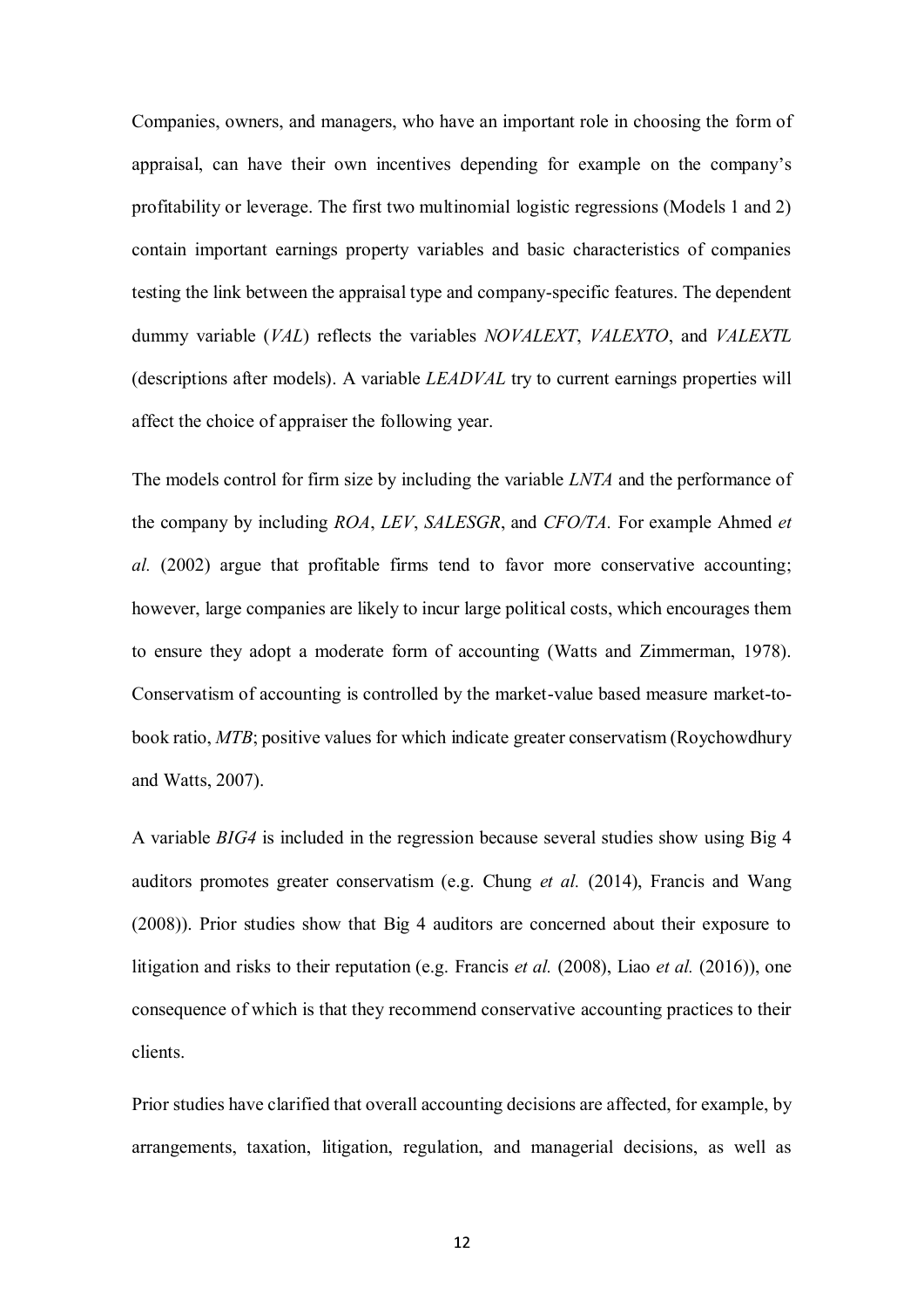ownership structure (Watts (2003), LaFond and Watts (2008)), accordingly, a variable *OSHIP* is included in the regression. One controlling shareholder can attempt to advance its own interests by manipulating reported performance (Hope, 2013). Even at the EU country level, culture, legal history, traditions, governance, investor protection, and public enforcement regimes are different, which can have an impact on accounting; however, standardization can reduce the extent of such separation. For example, André and Filip (2012) find weak evidence that insider economies with weak enforcement continue to exhibit a lower level of conservatism and the reduction in conservatism is most significant in countries that diverge most from the IFRS standards. According to La Porta *et al.* (1998), the countries included in this kind of sample have different legal and enforcement policies. Included in the multinomial logistic regressions are indicator variables for the United Kingdom and Central European origin as controls (*ORI1*, *ORI2*). Companies from Nordic countries, according to the classification by La Porta *et al.* (1998), are in the reference group (Denmark, Finland, and Sweden). All companies are based in the EU.

Models 3–6 examine the actions of appraisers after they are hired in the endogenous process. It can be assumed that companies have reasons for hiring a certain kind of appraiser. The models use the relative change of estimated values in real estate assets (*DFV/FV*) as a dependent variable and typical company-specific variables to control the second-stage self-model, where the inverse Mills ratios are included (Models 4 and 6). Prior studies often used market-to-book ratio (MTB) or net asset value (NAV) to estimate the validity of property valuations. The variable *DFV/FV* can more precisely measure the validity of the change in investment properties without bias because there is no need to utilize share prices that are affected by many other factors. The variable *DFV/FV* shows how moderate or conservative investment property valuations can be: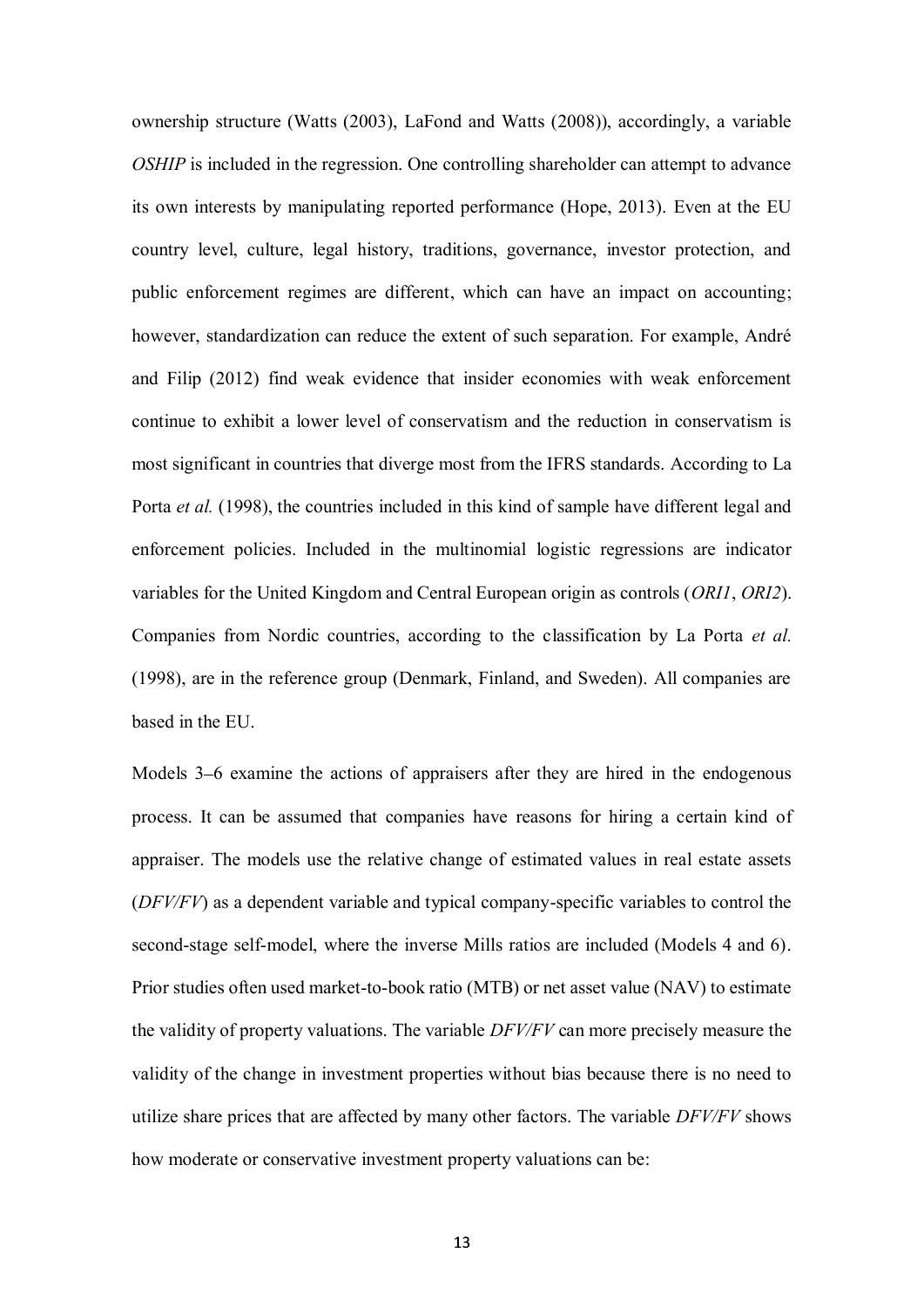$$
VAL_{it} = \beta_0 + \beta_l * BIG4_{it} + \beta_2 * ORII_{it} + \beta_3 * ORI2_{it} + \beta_4 * OSHIP_{it} + (1)
$$
  

$$
\beta_5 * LNTA_{it} + \beta_6 * ROA_{it} + \beta_7 * LEV_{it} + \beta_8 * SALESGR_{it} +
$$
  

$$
\beta_9 * CFO/TA_{it} + \beta_{l0} * MTB_{it} + \sum_{t=2008}^{2016} \delta_t year_t + \varepsilon_{it}
$$

$$
LEADVAL_{it} = \beta_0 + \beta_l * BIG4_{it} + \beta_2 * ORII_{it} + \beta_3 * ORI2_{it} + \beta_4 * OSHIP_{it} + (2)
$$
  

$$
\beta_5 * LNTA_{it} + \beta_6 * ROA_{it} + \beta_7 * LEV_{it} + \beta_8 * SALESGR_{it} +
$$
  

$$
\beta_9 * CFO/TA_{it} + \beta_{10} * MTB_{it} + \sum_{t=2008}^{2016} \delta_t year_t + \varepsilon_{it}
$$

$$
DFV/FV_{it} = \beta_0 + \beta_l * NOVALEXT_{it} + \beta_2 * BIG4_{it} + \beta_3 * ORII_{it} + (3)
$$
  

$$
\beta_i * ORI2_{it} + \beta_5 * OSHIP_{it} + \beta_6 * LNTA_{it} + \beta_7 * ROA_{it} +
$$
  

$$
\sum_{t=2008}^{2016} \delta_t year_t + \varepsilon_{it}
$$

$$
DFV/FV_{it} = \beta_0 + \beta_l * NOVALEXT_{it} + \beta_2 * BIG4_{it} + \beta_3 * ORII_{it} + (4)
$$
  

$$
\beta_i * ORI2_{it} + \beta_5 * OSHIP_{it} + \beta_6 * LNTA_{it} + \beta_7 * ROA_{it} +
$$
  

$$
\beta_8 * MILLSNOEXT_{it} + \sum_{t=2008}^{2016} \delta_t year_t + \varepsilon_{it}
$$

$$
DFV/FV_{it} = \beta_{0} + \beta_{l} * VALEXTO_{it} + \beta_{2} * VALEXTL_{it} + \beta_{3} * BIG4_{it} + (5)
$$
\n
$$
\beta_{4} * ORII_{it} + \beta_{5} * ORI2_{it} + \beta_{6} * OSHIP_{it} + \beta_{7} * LNTA_{it} +
$$
\n
$$
\beta_{8} * ROA_{it} + \sum_{t=2008}^{2016} \delta_{t} year_{t} + \varepsilon_{it}
$$
\n
$$
DFV/FV_{it} = \beta_{0} + \beta_{l} * VALEXTO_{it} + \beta_{2} * VALEXTL_{it} + \beta_{3} * BIG4_{it} + (6)
$$
\n
$$
\beta_{4} * ORII_{it} + \beta_{5} * ORI2_{it} + \beta_{6} * OSHIP_{it} + \beta_{7} * LNTA_{it} +
$$
\n
$$
\beta_{8} * ROA_{it} + \beta_{9} * MILLSEXTO_{it} + \beta_{10} * MILLSEXTL_{it} +
$$

 $\sum_{t=2008}^{2016} \delta_t$ year<sub>t</sub> +  $\varepsilon_{it}$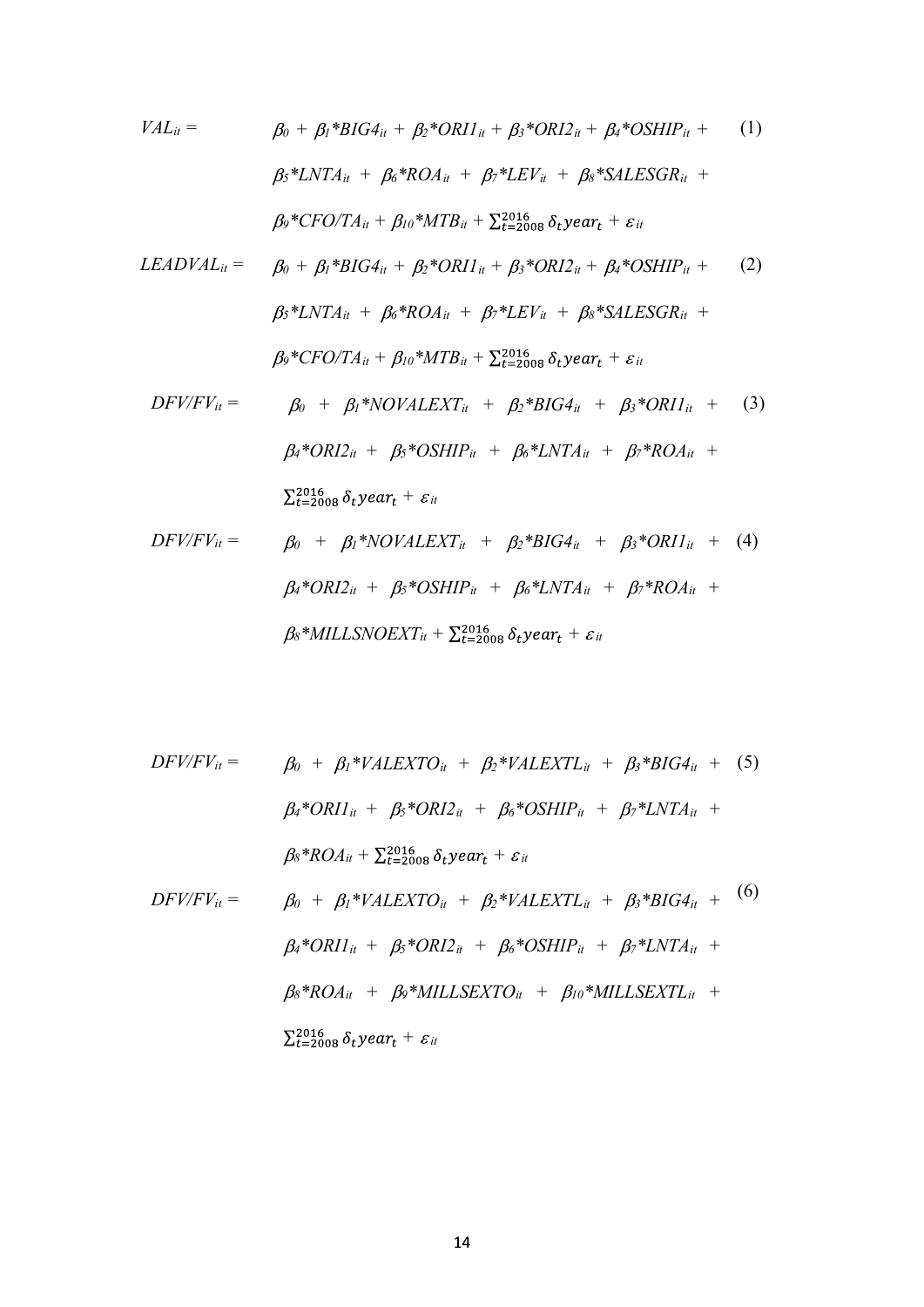# Where:

| $DFV/FV_{it}$                | Change in fair value of investment property divided by fair         |
|------------------------------|---------------------------------------------------------------------|
|                              | value of investment property and multiplied by -1 at the end of     |
|                              | the fiscal year $t$                                                 |
| $VAL_{it}$                   | A dependent variable taking the value 1 if a company is not using   |
|                              | an external property appraiser, the value 2 when using an external, |
|                              | but not a large appraiser, and the value 3 when using an external   |
|                              | large appraiser in the fiscal year $t$                              |
| $LEADVAL_{it}$               | A lead dependent variable taking the value 1 if a company is not    |
|                              | using an external property appraiser, the value 2 when using an     |
|                              | external, but not a large, property appraiser, and the value 3 when |
|                              | using an external large property appraiser in the fiscal year $t+1$ |
| $NOVALEXT_{it}$              | An indicator variable taking the value 1 if a company is not using  |
|                              | an external property appraiser in the fiscal year $t$               |
| VALEXTO <sub>it</sub>        | An indicator variable taking the value 1 if a company is using an   |
|                              | external but not a large property appraiser in the fiscal year $t$  |
| <b>VALEXTL</b> <sub>it</sub> | An indicator variable taking the value 1 if a company is using an   |
|                              | external large property appraiser in the fiscal year $t$            |
| $BIG4_{it}$                  | An indicator variable taking the value 1 if a company is using Big  |
|                              | 4 auditor in the fiscal year $t$                                    |
| $ORII_{it}$                  | An indicator variable taking the value 1 if a company is located    |
|                              | in the United Kingdom                                               |

15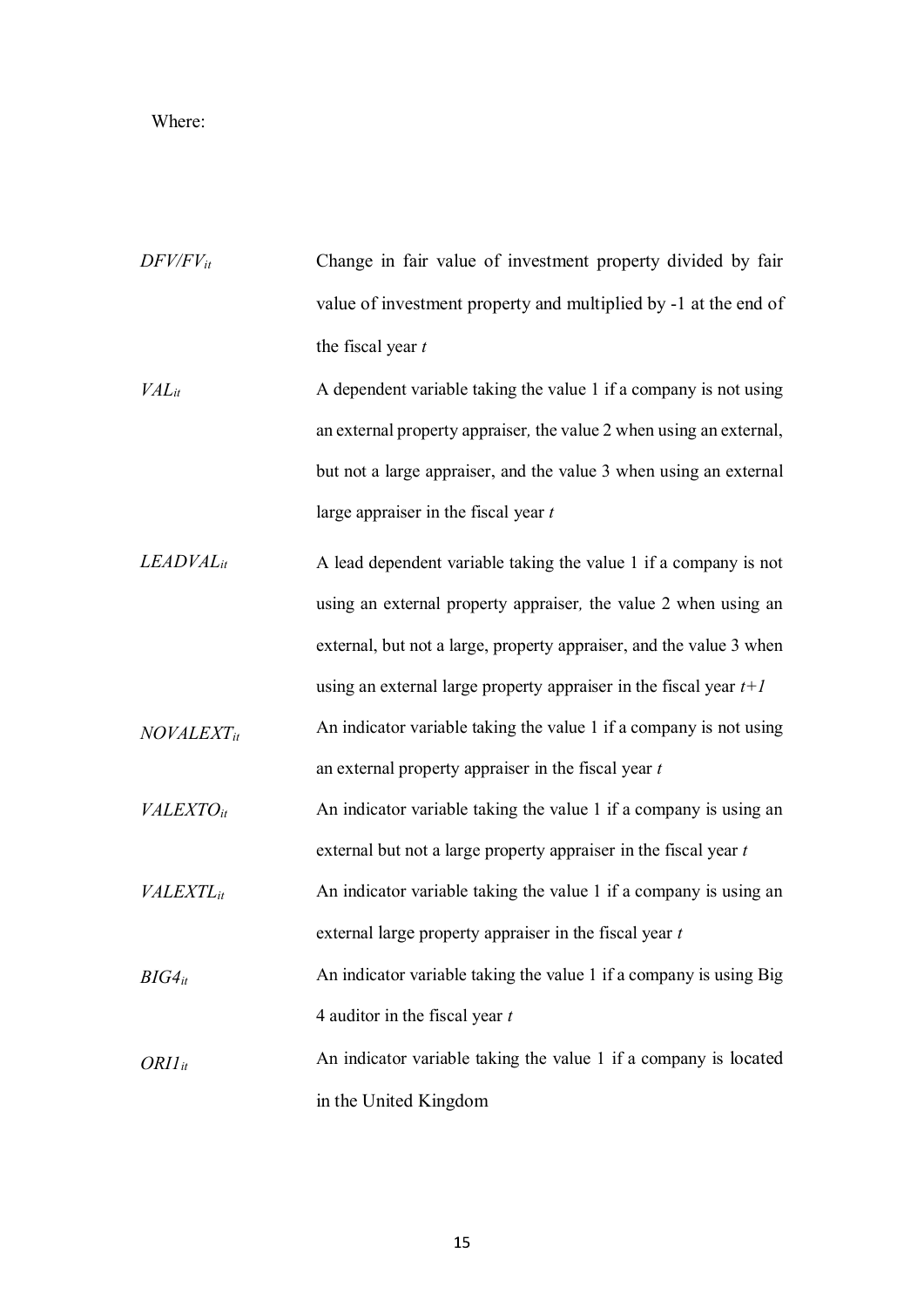| $ORI2_{it}$    | An indicator variable taking the value 1 if a company is located     |
|----------------|----------------------------------------------------------------------|
|                | in Central European EU countries                                     |
| $OSHIP_{it}$   | An indicator variable taking the value 1 if the biggest shareholder  |
|                | owns more than 50 percent of shares in the fiscal year $t$           |
| $LNTA_{it}$    | Logarithm of total assets (tEUR) in the fiscal year $t$              |
| $LEV_{it}$     | The total debt divided by total assets in the fiscal year $t$        |
| $ROA_{it}$     | Return on assets in the fiscal year $t$                              |
| $SALESGR_{it}$ | The growth of sales $(\%)$ in the fiscal year t                      |
| $CFO/TA_{it}$  | Cash flows from operations divided by total assets in the fiscal     |
|                | year $t$                                                             |
| $MTB_{it}$     | Market value of the company (a price at the end of year $t$          |
|                | multiplied by the number of shares) divided by the book value        |
|                | of company (total assets minus liabilities) at the end of the fiscal |
|                | year $t$                                                             |
| <b>MILLSX</b>  | The inverse Mills' ratio of different appraisal types                |

The data are derived from 121 real estate companies in EU countries covering the period 2007 2016 and after adjustments and removing defective data, 699 firm-years remain. The sample and all companies in the sample use the IAS 40 standard reporting fair values in disclosures, and investment property should make up more than half of the total property plant and equipment in 2007 (the first year studied). The continuous variables are winsorized one percent (i.e. the transformation of statistics to reduce the effect of extreme values, here all outliers are set between 1st and 99th percentile of the data). Both years and companies are clustered in regressions and the models have year fixed effects.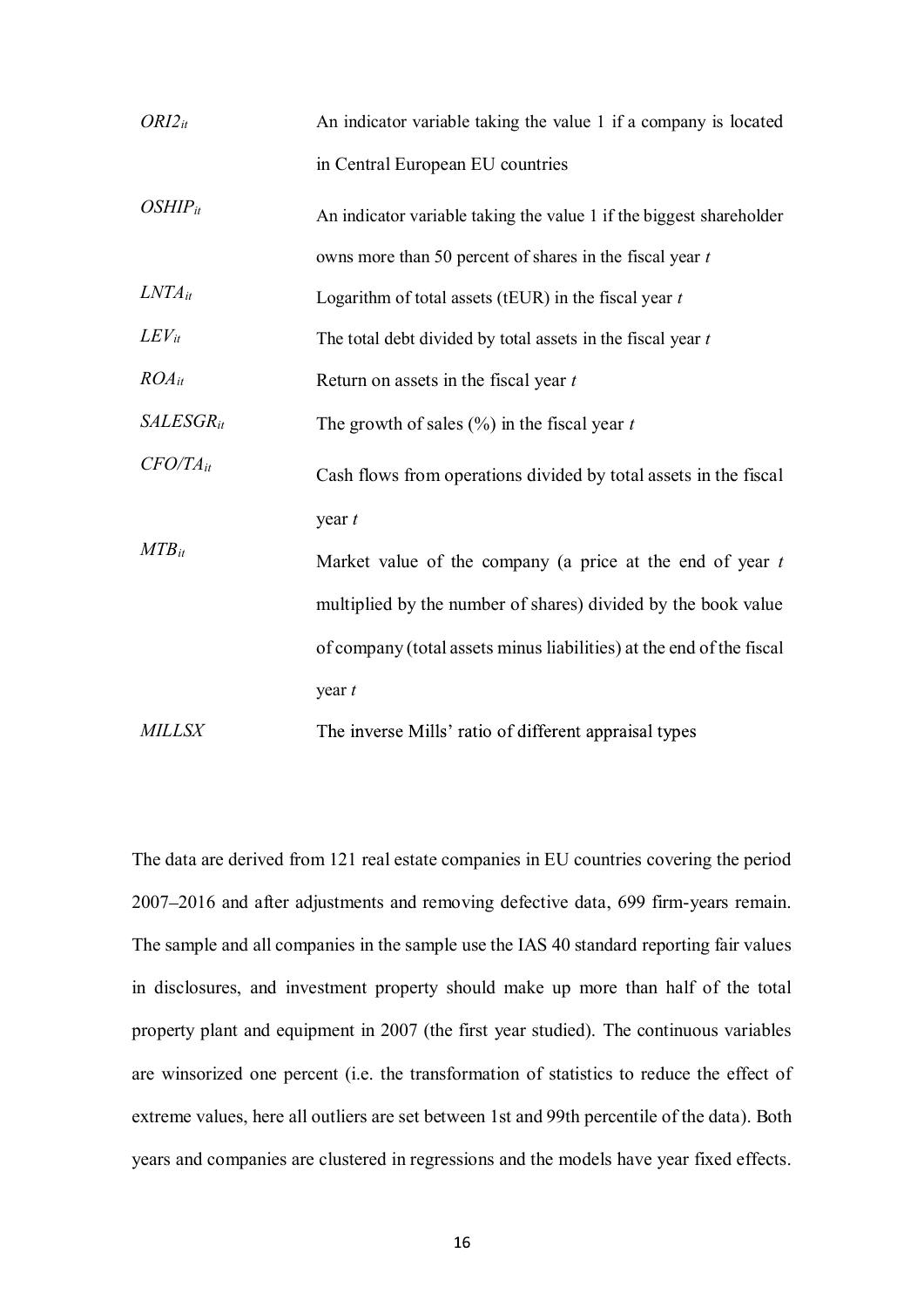The data are collected from Bureau van Dijk Orbis, Thomson Reuters Worldscope, and manually from annual reports. Most of the dummy variables are collected from annual reports, ownership data from Orbis, and financial ratios from Worldscope.

## **[Insert table 1 here]**

#### **4. Empirical Results**

#### *4.1. Descriptive statistics*

Table 2 summarizes the dependent and independent variables. The ratio of fair value change in the investment properties (*DFV/FV*) varies between -43.5 and 31.8 percent while the mean is 0.3 percent. The mean market value of companies is only 74.2 percent of their book values in accounts (*MTB*). That result conforms the research of Nellessen *et al.* (2010) and can cause friction in the market. Some problems can occur during the economic downturn, acquisitions between real estate companies can be more complicated and bankers can be less confident.

### **[Insert table 2 here]**

Firm-years of companies using an external appraisal account for nearly 90 percent of all firm-years in the sample and the percentage of large external appraisers is approximately 47 percent. The appraisers are those used in this sample in the year 2007 three or more times. The value for companies using Big 4 auditors is over 72 percent, and one large owner is present in approximately 37 percent of firm-years. Slightly more than 20 percent of companies come from the United Kingdom while more than 55 percent come from Central European EU countries. Appraisal contracts are quite long in real estate industry, but during the time period of this sample there are 46 changes between large external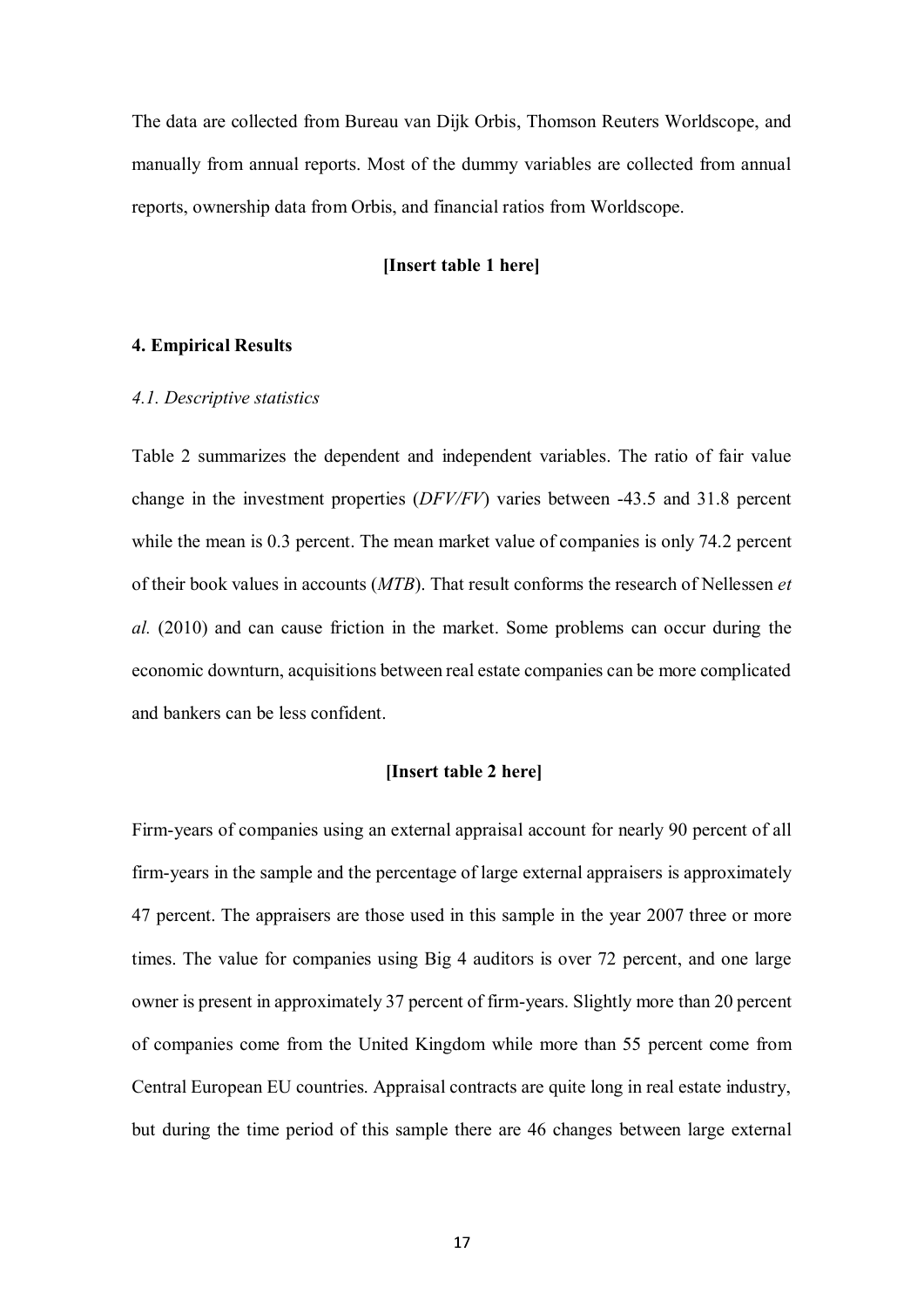appraisers and other appraisers likewise 34 changes between the internal and external appraisal.

The total assets held per company varies between EUR 4.8 million and EUR 18, 255.9 million and the mean is almost EUR 700 million. The mean of leverage ratio (*LEV*) ratio is 0.47 and there are companies without (or almost without) debts. The mean of return on assets ratio (*ROA*) is approximately 3.78 and the growth of sales is approximately 22.56 percent per year. The variable *CFO/TA* (cash flows from operations divided by total assets) has a mean of 0.016 while the range is from -0.201 to 0.162.

Table 3 shows the Pearson correlations of the variables used in this paper. The highest correlation is -0.73 between external but not a large property appraisers (*VALEXTO*) and external large property appraiser (*VALEXTL*), which is understandable. As the second highest correlation -0.60 is between companies situated in the United Kingdom (*ORI1*) and Central Europe (*ORI2*), variables in this format can be used.

## **[Insert table 3 here]**

#### *4.2. Results from regressions*

Table 4 presents estimates for dependent variables *VAL* and *LEADVAL,* which reflect the appraiser type, as the result of multinomial logistic regressions (Models 1-2) and Table 5 the relative change in fair value of investment property (*DFV/FV*) as a result of both OLS regression and selection models with the inverse Mills' ratio *(MILLSX)* (Models 3-6). The  $R<sup>2</sup>$  values of regressions are 20–36 percent. All regressions are clustered on both company and year. The models have year fixed effects.

## **[Insert table 4 here]**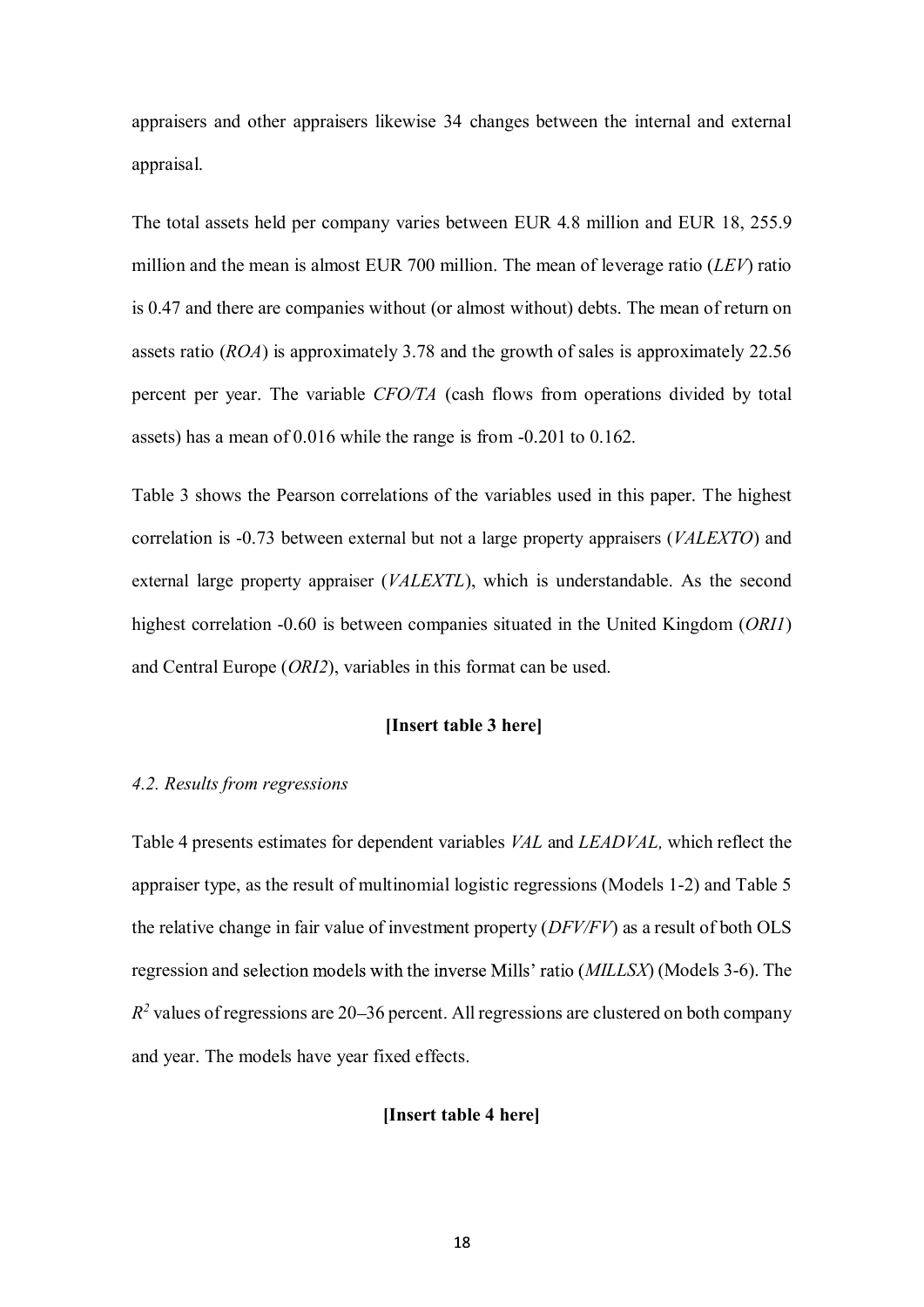As described earlier, this research includes testing the seldom-observed investment property appraisal choice together with the connection with the earnings properties and firm-specific features of companies. First this study examines what kind of companies will hire a certain type of appraiser. Panel B shows that when *VAL* is used as a dependent variable with 699 firm-years, the internal appraiser (*NOVALEXT*) is adopted in smaller, more often indebted companies with a slower growth rate than in a comparison category. In addition, companies who use an external (but less often used) appraiser (*VALEXTO*) seem to be smaller than companies that choose the often used well-known appraiser (*VALEXTL*) defined as a base outcome. There is some evidence that companies with less conservative accounting measured by market-to-book ratio (*MTB*) more commonly have *VALEXTO* appraisers than *VALEXTL* ones.

The companies who adopt the *NOVALEXT* or *VALEXTO* valuation options less frequently commission Big 4 auditing (*BIG4*) and there seems to be a link between the Big 4 auditing and the use of an external large investment property appraiser. That test expresses the association between one large share owner of company and a disinclination to commission an external valuation. The data also reveal some country-specific or mimicking features, so especially in the UK, there are more real estate companies using an external large (*VALEXTL*) investment property appraiser.

The second test (Model 2) investigates if there are some features of companies that can predict the choice of appraisal in the future; to assist, a lead valuation dummy (*LEADVAL*) is used as a dependent variable. Investment property valuations contracts are normally long-lasting and changing the appraiser is not easily done. The results from Model 2 are similar to those of Model 1; but in Model 2, the variable *ROA* (return on assets) becomes significant at the 0.05 level, which shows that companies with inferior performance are more willing to have an internal valuation routine in the following years.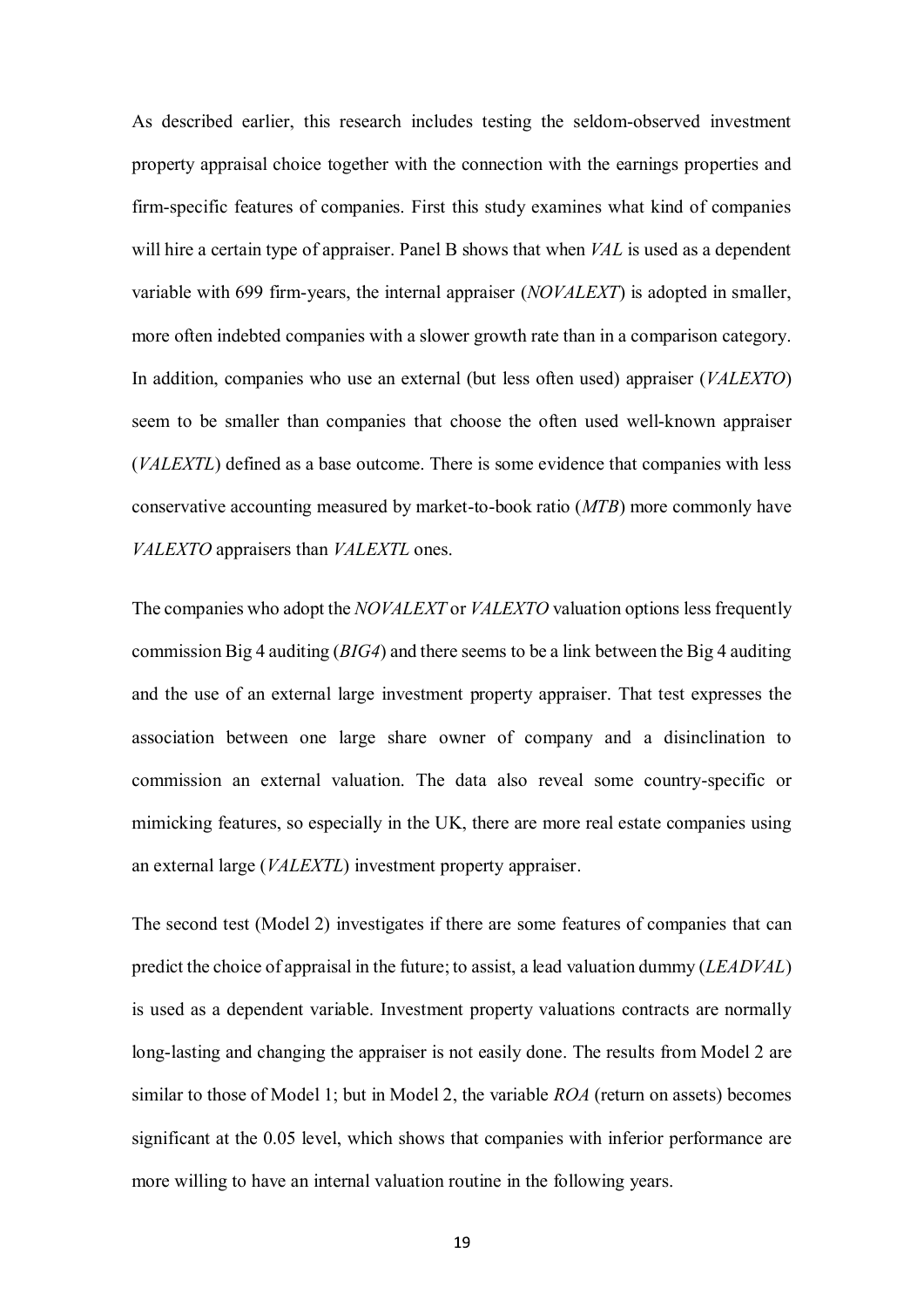Table 5 illustrates what kind of relative fair values the different types of appraisers produce for real estate companies. The variable *DFV/FV* (the relative change in fair value of investment property) is used as a dependent variable. Multiplying the variable by -1 produces larger values that reveal some evidence of more extensive conservatism in accounting. Because the choice of appraisal can be endogenous, in this study includes the inverse Mills' ratio (*MILLSX*)—which controls for potential self-selection bias in the second stage—as an additional independent variable. Although some multicollinearity is evident in the selection model, it is still well specified, the main observable variables (*NOVALEXT, VALEXTO, VALEXTL,* and *BIG4*) are dummies and remain stable in all regressions (Lennox *et al.* 2012).

### **[Insert table 5 here]**

In Panel  $C^2$ , a sample with 575–597 firm-years covering the period 2007–2016, *DFV/FV* indicates that companies not using external appraisers (*NOVALEXT*) to valuate their investment property results in less conservative values. The variable of the internal appraiser is significant at the 0.1 level and the coefficient has a negative value of -0.017 in Model 4. The result is notable because the two first models applied in this study show companies with weaker performance are more likely to choose an internal valuation instead of an external one, and presumably the changes to the fair values are less extensive. Likewise, in Model 4, the *BIG4* variable is significant (at least at the 0.05 level), and the sign is opposite to that of the *NOVALEXT* appraisal type. It is noteworthy that *ROA* records smaller significant values (at least at the 0.01 level) compared with higher investment property values.

Models 5 and 6 demonstrate that the use of an external but not large appraiser (*VALEXTO*) produces more conservative fair values of investment property. The coefficients of the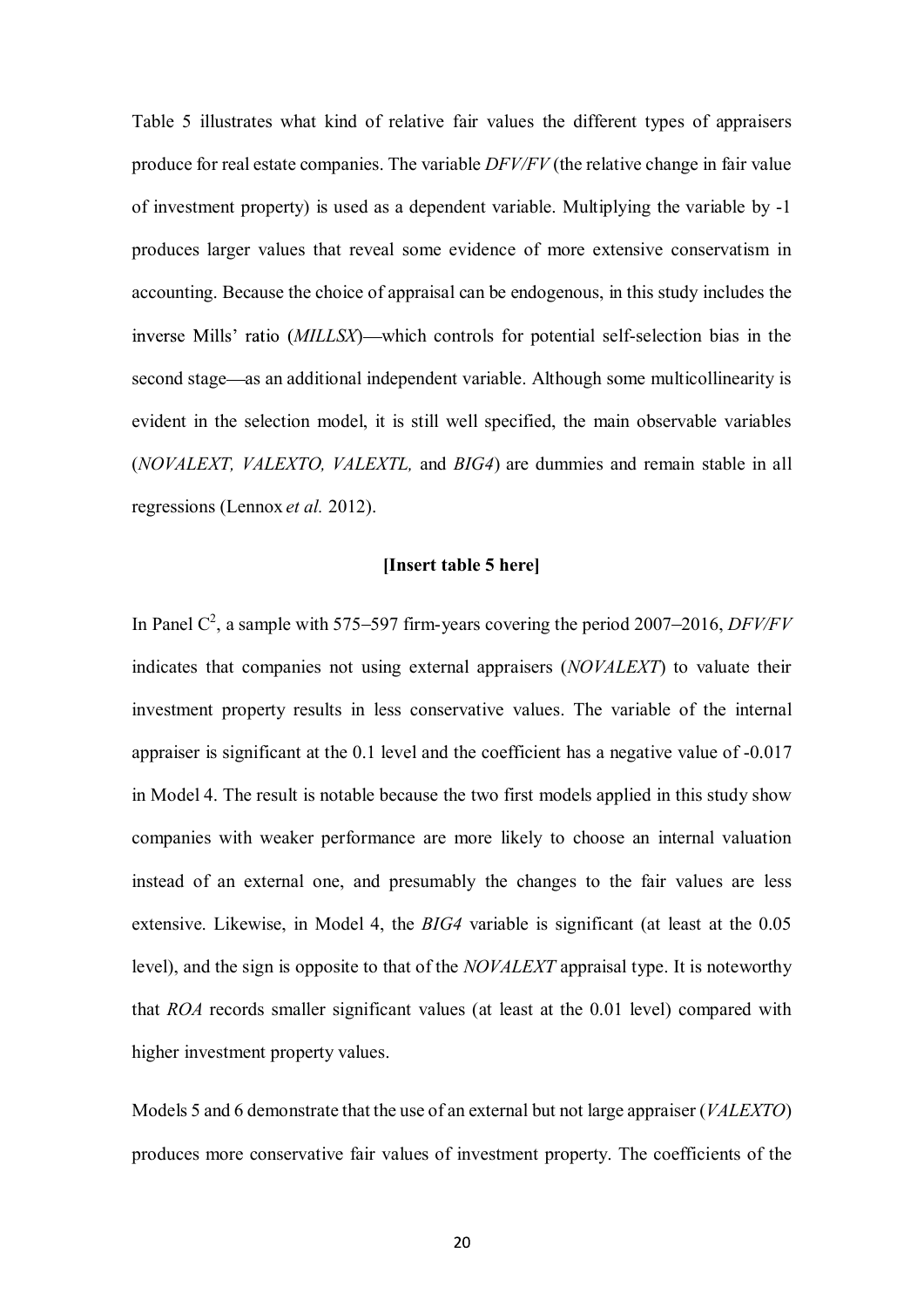external large appraiser (*VALEXTL*) show the same kind of tendency with positive coefficients, but they are not significant. The Wald test slightly shows that *VALEXTO*, *VALEXTL*, and *BIG4* differ from each other. *BIG4* records positive coefficients showing conservative estimations at the 0.05 level.

As a supplementary test, the effect of the variable net asset value (NAV) was tested as a dependent variable in place of *DFV/FV*. NAV is a relatively new ratio in the real estate industry, and is still used mainly in top-level companies and reported on the whole very sketchily among the sample companies. The sample size is small and almost all companies employ external valuations, which accounts for why the variable was calculated using the share prices of companies. These results do not offer any significant appraisal type results from the dataset. Instead, the variable *BIG4* records negative coefficients at the 0.01 level, showing an effect on the more conservative NAV ratios.

In summary, this study's assumptions from effects on earnings properties to the choice of appraisal and differences in the results produced by different types of appraisers are relevant. Therefore, the results support Hypotheses 1 and 2.

#### **5. Conclusions**

This study analyzes the role of investment property appraisers and their effect on the properties of earnings in two directions in a sample of European real estate firms using the fair value model. It is a research analyzing a single but important industry. One topic is the question of the kind of features that could lead real estate companies to adopt a particular type of appraiser. Another issue examined is how the appointed appraisers then affect the firm's accounts. The sample covers the period  $2007-2016$  and therefore includes years marked by both upward turns and recession in the European economy.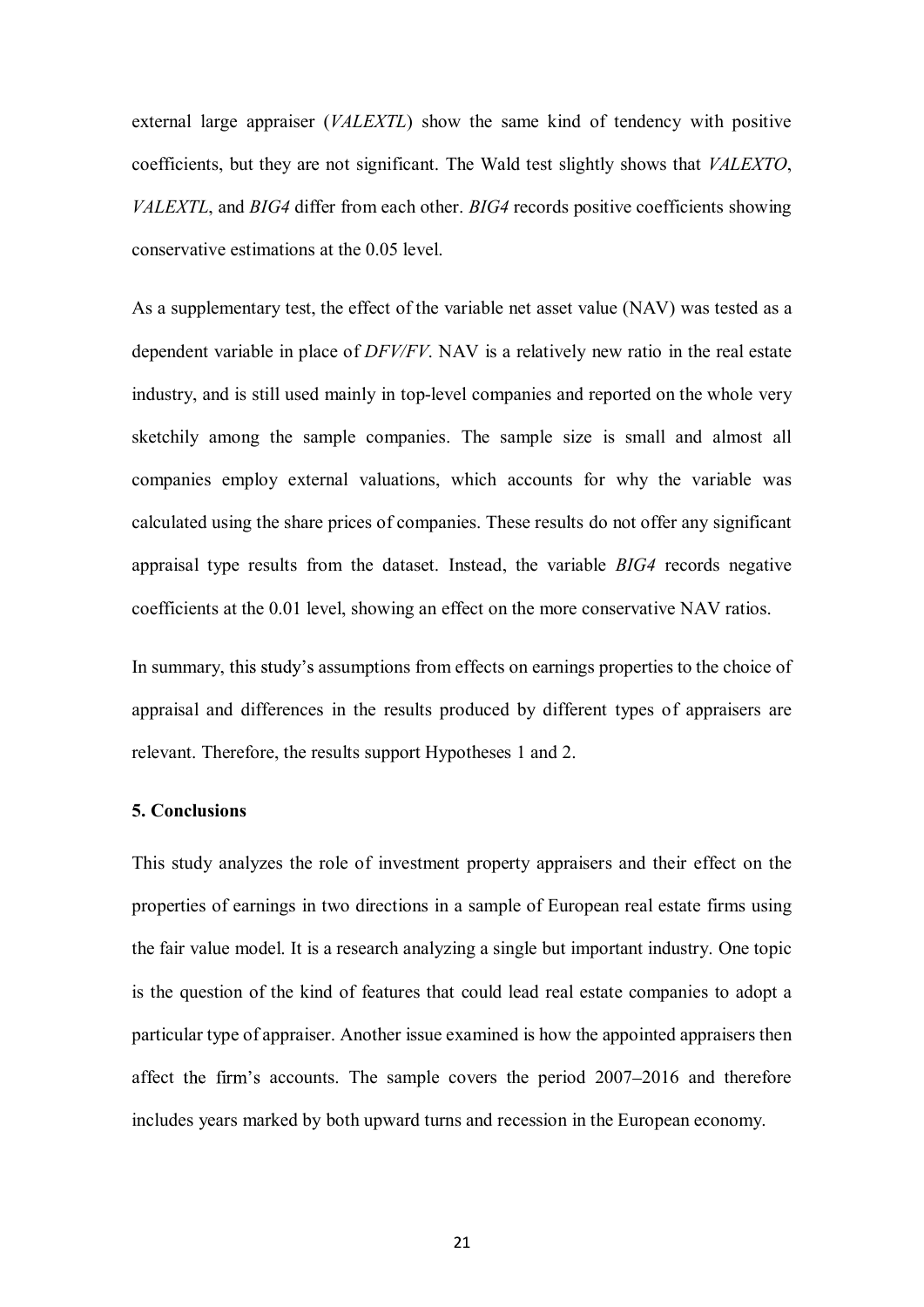The starting point for the analysis was the intent to examine a seldom-measured factor, companies' choice of appraisal. The findings reveal that the way in which companies organize the valuation of investment properties is to some extent a result of the company's features; in addition, the evaluations of appointed appraisers differ. Among companyspecific features that influence the choice of appraisal the most significant impacts are the size of the company, its current auditors being part of the Big 4, and the country of origin. A firm opting against an external valuation is likely to be influenced by leverage and ownership structure, too. When companies make decisions relating to the future, return on assets also affects the decision whether to commission an external valuation.

With regard to another main topic, there is evidence that the relative changes to the fair value of investment properties differ depending whether the value is a result of an external appraisal or an internal one. External appraisers valuate investment properties more conservatively. Their actions are similar in direction to the work of Big 4 auditors, which is important to note, because both are specialist stakeholders of companies, but only auditing is stringently regulated. The results show a clear distinction between decisions made by internal appraisers and those of Big 4 auditors.

Prior research show some contradictory results concerning the effects of conservative accounting on the development of companies. For example Gigler *et al.* (2009) find that accounting conservatism actually decreases the efficiency of debt contracts, contrary to many earlier studies (e.g. Watts, 2003). On the other hand, García Lara *et al.* (2016) conclude that conservative companies invest more and have less overinvestments.

Because the variances in the evaluations appear between the different types of appraisers, it is important that the information has been presented as precisely as possible in notes.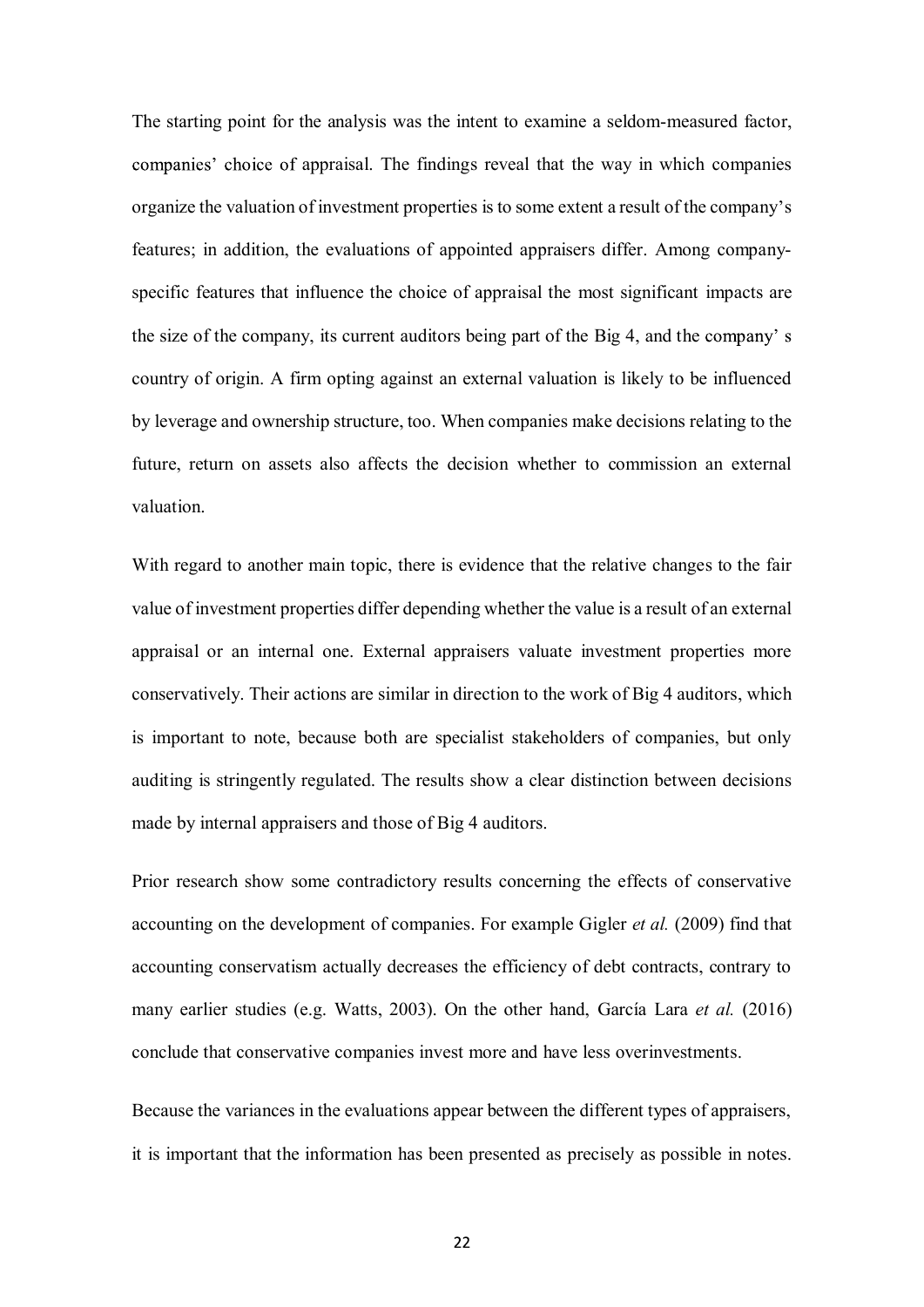Standard-setters could still sharpen recording demands: for example how, how often (every quarter or once a year) and what percentage of the whole investment property is valued external. This might ease the decision-making of stakeholders (for example the investors, financiers). One big question to be thought could be if the external appraisal should be mandatory, because the difference between internal and external valuation seems to be significant.

An interesting option for future research would be to concentrate on the same kind of routines in a certain country. Reasons for mimicking other companies can include local regulations or merely habit. Many companies even use the same sentences in the notes reporting on the valuation process. It would also be interesting to examine how the company's current auditor affects the choice of investment property appraisal.

## **Notes**

- 1. Revenues of large valuation companies: International companies CBRE USD 14.2 billion (2017), Cushman & Wakefield (DTZ) USD 6.9 billion (2017), Jones Lang LaSalle EUR 6.8 billion (2016) and local market-leaders Allsop LLP USD 52 million (2017), Forum Fastighetsekonomi Ab SEK 59 million (2016) and Lambert Smith Hampton USD 113 million (2017). The revenues of international companies in particular also include many other income streams such as those from consulting and auctions.
- 2. The first stage probit regressions (NOVALEXT, VALEXTO and VALEXTL as a dependent variable) use the same independent variables as Model 1, give similar results, and are therefore not reported. When the interaction variables VALEXTO\*ROA and VALEXTL\*ROA are included in Panel C they are significant at the 0.05 level and have opposite signs: VALEXTO has a bigger and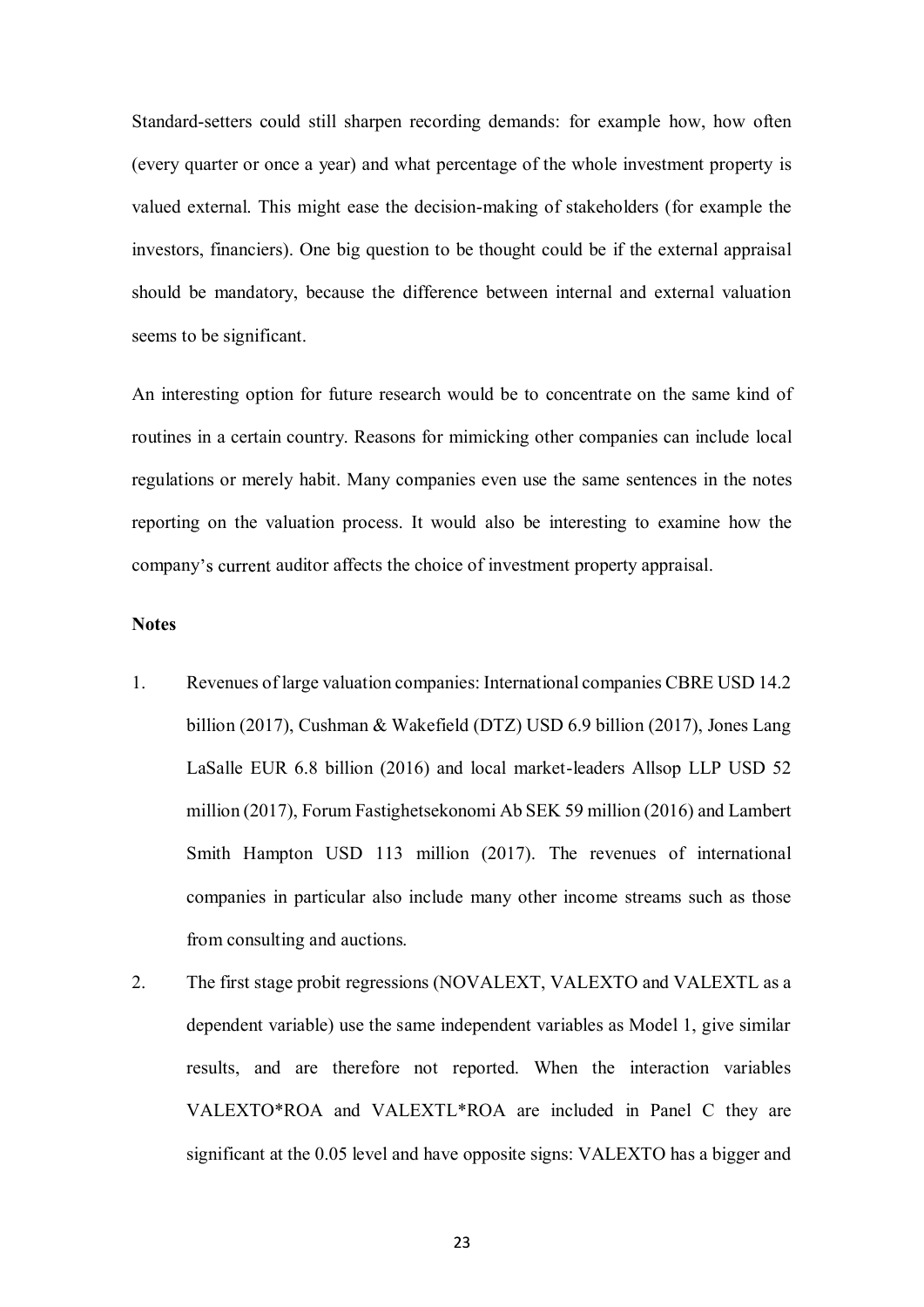VALEXTL a smaller effect when profitability is better. When in Panel C ROA is replaced with ROA before the fair value change of investment property, the variable NOVALEXT takes a negative coefficient at the 0.1 level.

## **References**

- Aboody, D., Barth, M. E. and Kasznik, R. (1999), "Revaluations of fixed assets and future firm performance: Evidence from the UK", *Journal of Accounting and Economics*, Vol. 26 No. 1-3), pp. 149-178. https//doi.org/10.1016/S0165- 4101(98)00040-8
- Aharony, J., Barniv, R. and Falk, H. (2010), "The impact of mandatory IFRS adoption on equity valuation of accounting numbers for security investors in the EU , *European Accounting Review,* Vol. 19 No. 3, pp. 535-578. https//doi 10.1080/09638180.2010.506285
- Ahmed, A. S., Billings, B. K., Morton, R. M. and Stanford-Harris, M. (2002), "The role of accounting conservatism in mitigating bondholder shareholder conflicts over dividend policy and in reducing debt costs", *The Accounting Review*, Vol. 77 No. 4, pp 867-890. https//doi.org/10.2308/accr.2002.77.4.867
- André, P. and Filip, A. (2012), "Accounting conservatism in Europe and the impact of mandatory IFRS adoption: Do country, institutional and legal differences survive? *SSRN Electronic Journal,* available at: https://www.researchgate.net/publication/228318404 (accessed 10 November 2018).
- Ball, R. (2016), "IFRS 10 years later", *Accounting and Business Research*, Vol. 46 No. 5, pp. 545-571. https//doi.org/10.1080/00014788.2016.1182710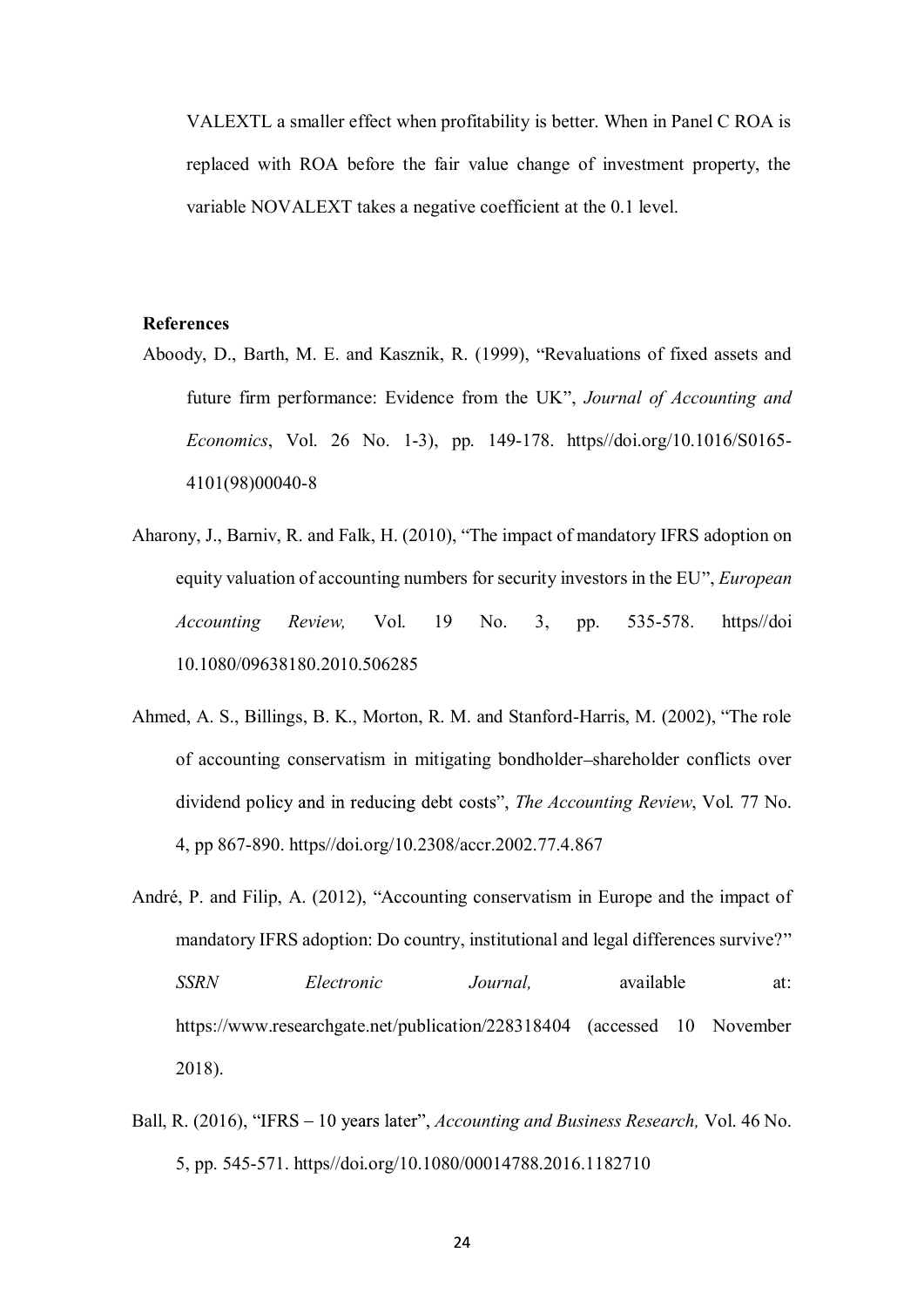- Ball, R., Li, X. and Shivakumar, L. (2015), "Contractibility and transparency of financial statement information prepared under IFRS: Evidence from debt contracts around IFRS adoption", *Journal of Accounting Research*, Vol. 53 No. 5, pp. 915–963. https://doi.org/10.1111/1475-679X.12095
- Barth, M. E., Landsman, W. R., Lang, M. and Williams, C. (2012), "Are IFRS-based and US GAAP-based accounting amounts comparable? *Journal of Accounting and Economics,* Vol. 54 No. 1, pp. 68-93. https://doi.org/10.1016/j.jacceco.2012.03.001
- Bellman, L and Lind, H. (2019), "Valuation standards and methods: are Sweden's (still) , *Journal of European Real Estate Research*, Vol. 12 No. 1, pp. 79-96. https://doi.org/10.1108/JERER-04-2018-0020
- Benston, G. J. (2008), "The shortcomings of fair-value accounting described in SFAS *Journal of Accounting and Public Policy,* Vol. 27 No. 2, pp. 101-114. https://doi.org/10.1016/j.jaccpubpol.2008.01.001
- Brown, G. R. and Matysiak, G. A. (2000), "Sticky valuations, aggregation effects, and *The Journal of Real Estate Finance and Economics,* Vol 20 No. 1, pp. 49-66. https://doi.org/10.1023/A:1007879805481
- Christensen, H. B. and Nikolaev, V. V. (2012), "Capital versus performance covenants in debt contracts", *Journal of Accounting Research*, Vol. 50 No. 1, pp. 75-116. https://doi.org/10.1111/j.1475-679X.2011.00432.x
- Chung R., Firth M., Kim J. B. and Pang L.  $(2014)$ , "Big 4 conservatism around the world", in Boubaker, S. and Nguyen, D. (Ed.) *Corporate Governance in Emerging Markets. CSR, Sustainability, Ethics & Governance.* Springer, Berlin, Heidelberg, pp. 197- 238.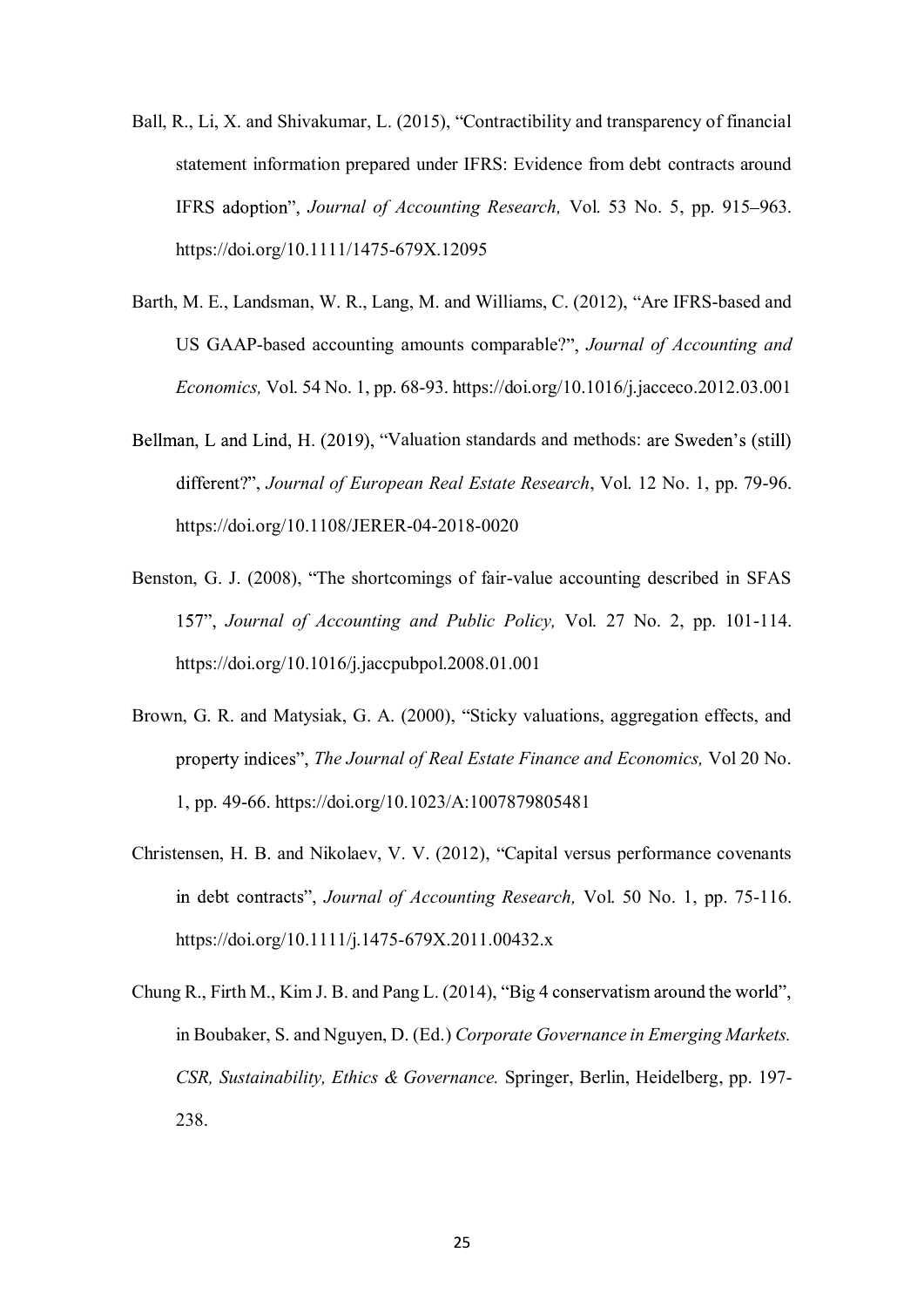- DeAngelo, L. E. (1981). "Auditor size and audit quality", *Journal of Accounting and Economics*, Vol. 3 No. 3, pp. 183-199. https://doi.org/10.1016/0165- 4101(81)90002-1
- Demerjian, P. R. (2011), "Accounting standards and debt covenants: Has the 'balance sheet approach' led to a decline in the use of balance sheet covenants?", *Journal of Accounting and Economics,* Vol. 52 No. 2-3, pp. 178-202, available at SSRN: https://ssrn.com/abstract=1892236
- Easton, P. D., Eddey, P. H. and Harris, T. S. (1993), "An investigation of revaluations of tangible long-lived assets", *Journal of Accounting Research*, Vol. 31 (Studies on International Accounting), pp.1-38. DOI: 10.2307/2491161
- The European Public Real Estate Association (EPRA) (2017), *Total markets table* available at: http://www.epra.com/application/files/6215/0592/3119/EPRA\_Total Markets Table June 2017.pdf (accessed 10 November 2018).
- Francis, J. R. and Krishnan, J. (1999). "Accounting Accruals and Auditor Reporting *Contemporary Accounting Research*, Vol. 16 No. 1, pp. 135-165. https://doi.org/10.1111/j.1911-3846.1999.tb00577.x
- Francis, J. R. and Wang, D. (2008), "The joint effect of investor protection and Big 4 audits on earnings quality around the world", Contemporary Accounting Research, Vol. 25 No. 1, pp. 157-191. https://doi.org/10.1506/car.25.1.6
- García Lara, J. M., García Osma, B. and Penalva, F. (2016). "Accounting conservatism and firm investment efficiency", *Journal of Accounting and Economics*, Vol. 61 No. 1, pp. 221-238. https://doi.org/10.1016/j.jacceco.2015.07.003
- Gigler, F., Kanodia, C., Sapra, H. and Venugopalan, R. (2009). "Accounting Conservatism and the Efficiency of Debt Contracts *Journal of Accounting*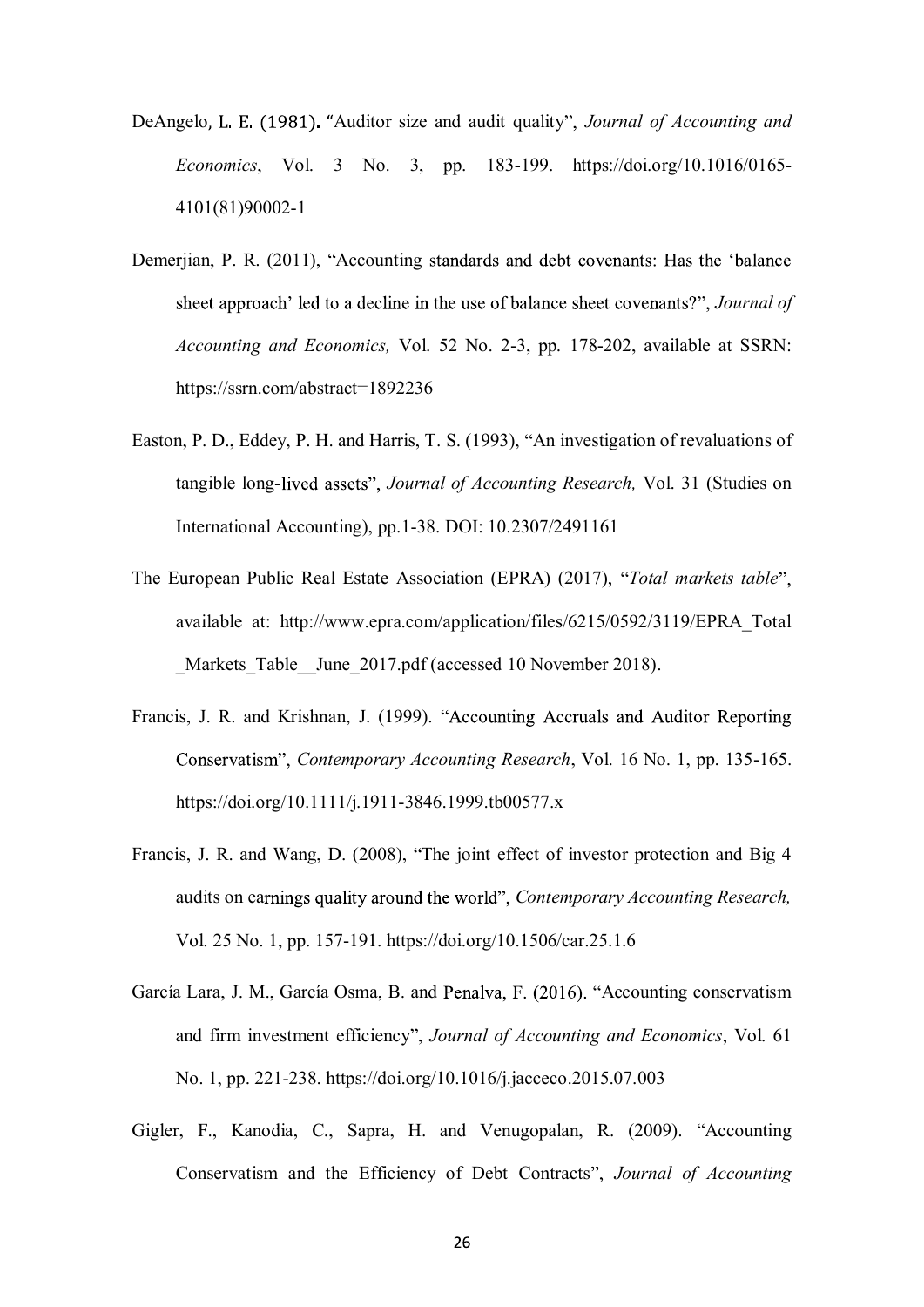*Research*, Vol. 47 No. 3, pp. 767-797. https://doi.org/10.1111/j.1475- 679X.2009.00336.x

- Healy, P. M. (1985), "The effect of bonus schemes on accounting choices", *Journal of Accounting and Economics,* Vol. 7 No. 1-3, pp. 85-107. https://doi.org/10.1016/0165-4101(85)90029-1
- Heaton, J. C., Lucas, D. and McDonald, R. L. (2010), "Is mark-to-market accounting destabilizing? Analysis and implications for policy", Journal of Monetary *Economics*, Vol. 57 No. 1, pp. 64-75. https://doi.org/10.1016/j.jmoneco.2009.11.005
- Herrmann, D., Thomas, W. B. and Saudagaran, S. M. (2006), "The quality of fair value measures for property, plant, and equipment", *Accounting Forum*, Vol. 30 No. 1, pp. 43-59. https://doi.org/10.2139/ssrn.312150
- Hope, O-K. (2013), "Large shareholders and accounting research", *China Journal of Accounting Research*, Vol. 6 No. 1, pp. 3-20. https://doi.org/10.1016/j.cjar.2012.12.002
- Hou, X. and Li, X. (2016), "The influence of listed real estate companies' competition to real earnings management", presentation in International Conference on Construction and Real Estate Management 2016, Edmonton, Canada, available at: https://doi.org/10.1061/9780784480274.110
- The International Accounting Standards Board (IASB) (2018), *The Conceptual Framework for Financial Reporting*", available at: http://eifrs.ifrs.org/eifrs/ViewContent?num=0&fn= Conceptual Framework (accessed 10 November 2018).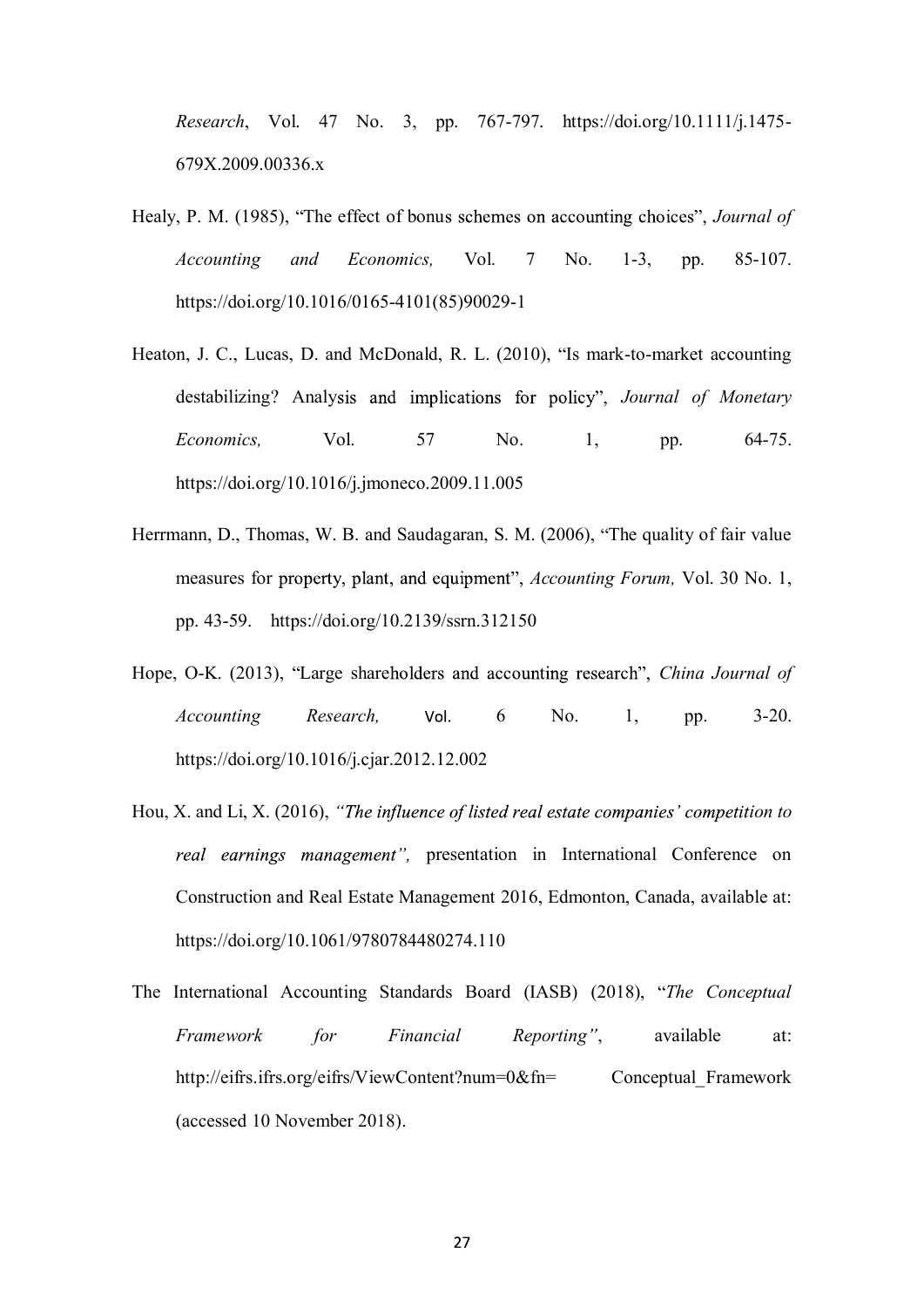- The International Valuation Standards Council (IVSC) (2017), *International Valuation Standards 2017* , available at: http://www.cas.org.cn/docs/2017- 01/20170120142445588690.pdf (accessed 10 November 2018).
- Kahr, J. and Thomsett, M. C. (2006). Real Estate Market Valuation and Analysis. John Wiley & Sons 2006.
- Khurana, I. K. and Raman, K. K. (2004), "Litigation risk and the financial reporting credibility of Big 4 versus Non-Big 4 audits: Evidence from Anglo-American countries", *The Accounting Review*, Vol. 79 No. 2, pp. 473-495. https://doi.org/10.2308/accr.2004.79.2.473
- LaFond, R. and Watts, R. L. (2008), "The information role of conservative financial *The Accounting Review*, Vol. 83 No. 2, pp. 447-478. https://doi.org/10.2308/accr.2008.83.2.447
- La Porta, R., Lopez-de-Silanes, F., Shleifer, A. and Vishny, R. (1998), "Law and finance", *Journal of Political Economy,* Vol. 106 No. 6, pp.1113-1155. DOI:10.1086/250042
- Lennox, C. S., Francis, J. R. and Wang, Z. (2012), "Selection models in accounting *The Accounting Review,* Vol. 87 No. 2, pp. 589-616. https://doi.org/10.2308/accr-10195
- Li, N. (2010), "Negotiated measurement rules in debt contracts", *Journal of Accounting Research,* Vol. 48 No. 5, pp. 1103-1144. https://doi.org/10.1111/j.1475- 679X.2010.00386.x
- Liao, P-C. and Radhakrishnan, S. (2016), "The effects of the auditor's insurance role on reporting conservatism and audit quality", *The Accounting Review*, Vol. 91 No. 2, pp. 587-602. https://doi.org/10.2308/accr-51167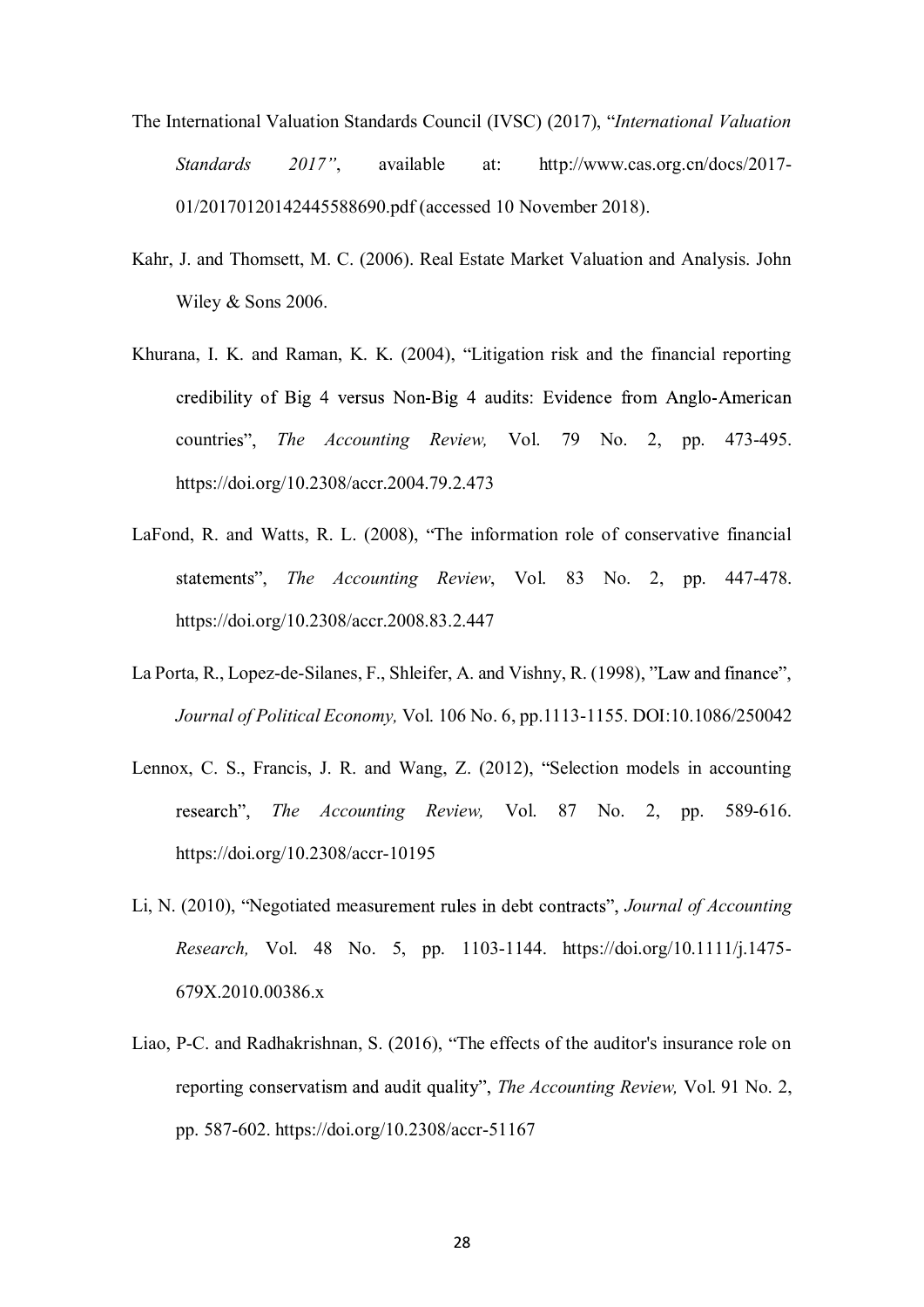- Messier Jr., W. F. (2018), "Task level research within the audit process: An update", presentation in 7th Workshop on Audit Quality, SDA Bocconi, 2018.
- Muller III, K. A., Riedl, E. J. and Sellhorn, T. (2011), "Mandatory fair value accounting and information asymmetry: Evidence from the European real estate industry", *Management Science, Vol.* 57 No. 6, pp. 1138-1153. https://doi.org/10.1287/mnsc.1110.1339
- Nellessen, T. and Zuelch, H. (2010), "The reliability of investment property fair values under IFRS *Journal of Property Investment & Finance,* Vol. 29 No. 1, pp. 59-73. DOI 10.1108/14635781111100209
- The Netherlands Authority for the Financial Markets (AFM) (2012), *Valuation and disclosure of investment property: Supervision of financial reporting"*, October 2012, available at: https://www.afm.nl/~/profmedia/files/doelgroepen/effectenuitgevendeondernemingen/ financiele-verslaggeving/2012/engels/themaonderzoekias40.pdf%3Fla%3Den&prev=search (accessed 10 November 2018).
- Penman, S. H. (2007), "Financial reporting quality: is fair value a plus or a minus?", *Accounting and Business Research*, Vol 37 No. sup1, pp. 33-44. https://doi.org/10.1080/00014788. 2007.9730083
- Pinto, I. and Pais, M. (2015), "Fair value accounting choice", Journal of European Real *Estate Research*, Vol. 8 No. 2, pp. 130-152. https://doi.org/10.1108/JERER-09- 2014-0032
- PriceWaterhouseCoopers (PWC) (2017), "*Applying IFRS for the real estate industry*", available at: https://www.pwc.com/gx/en/audit-services/ifrs/publications/applyingifrs-for-the-real-estate-industry.pdf (accessed 10 November 2018).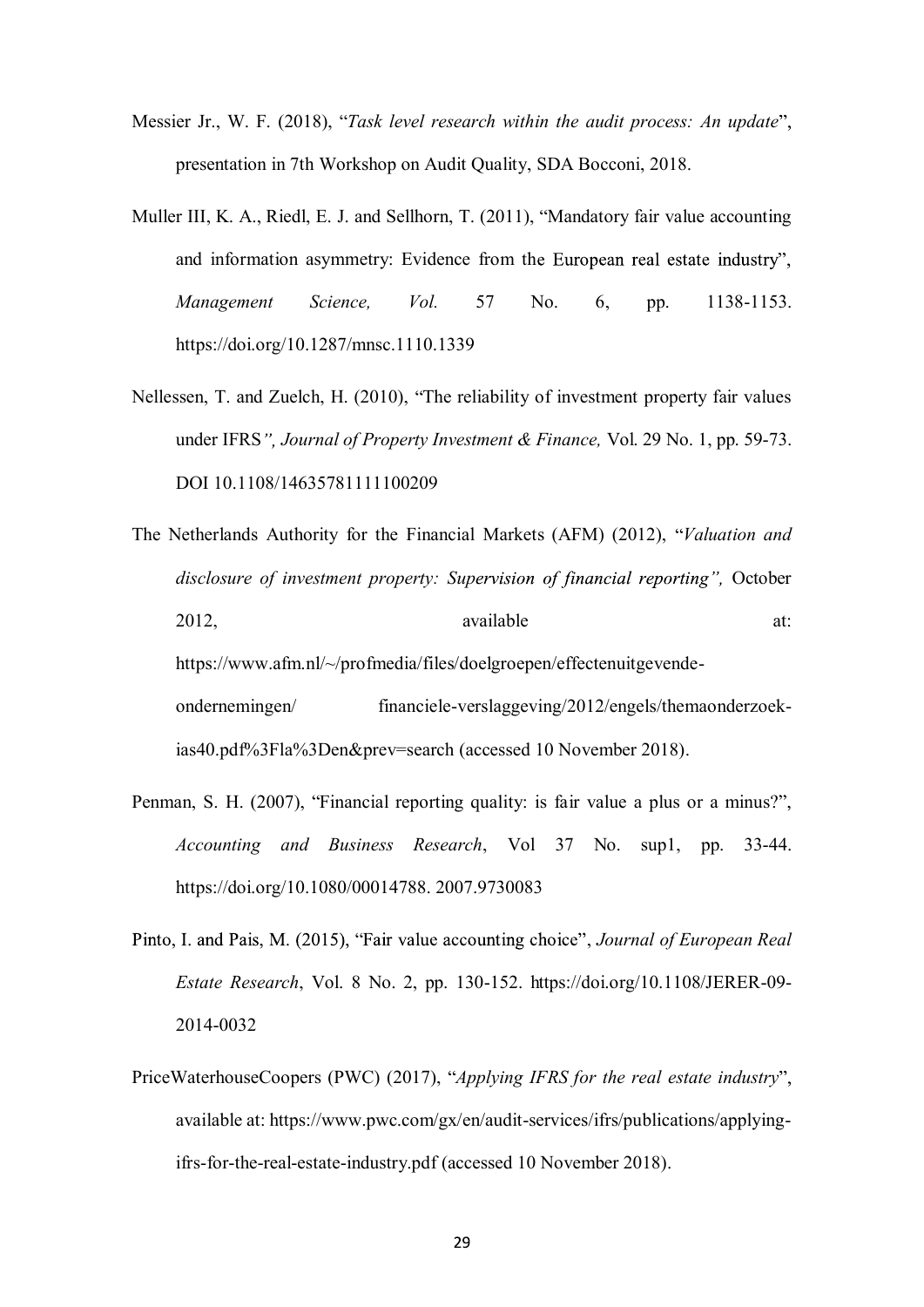- Quagli, A. and Avallone, F. (2010), "Fair value or cost model? Drivers of choice for IAS 40 in the real estate industry, *European Accounting Review*, Vol. 19 No. 3, pp. 461- 493. DOI: 10.1080/09638180.2010.496547
- Royal Institution of Chartered Surveyors (RICS) (2017), "RICS Valuation Global *Standards 2017"* (the 'Red Book'), available at: http://www.rics.org/uk/upholdingprofessional-standards/sector-standards/ valuation/red-book/ (accessed 10 November 2018).
- Roychowdhury, S. and Watts, R. L. (2007), "Asymmetric timeliness of earnings, marketto-book and conservatism in financial reporting *Journal of Accounting and Economics,* Vol. 44 No. 1-2, pp, 2-31. https://doi.org/10.1016/j.jacceco.2006.12.003
- Watts, R. L. (2003), "Conservatism in accounting Part I: Explanations and implications", *Accounting Horizons,* Vol. 17 No. 3, pp. 207-221. https://doi.org/10.2308/acch.2003.17.3.207
- Watts, R. L. and Zimmerman, J. L. (1978), "Toward a positive theory of the determination of accounting standards", *The Accounting Review*, Vol. 53, pp. 112-134, available at: http://www.jstor.org/stable/245729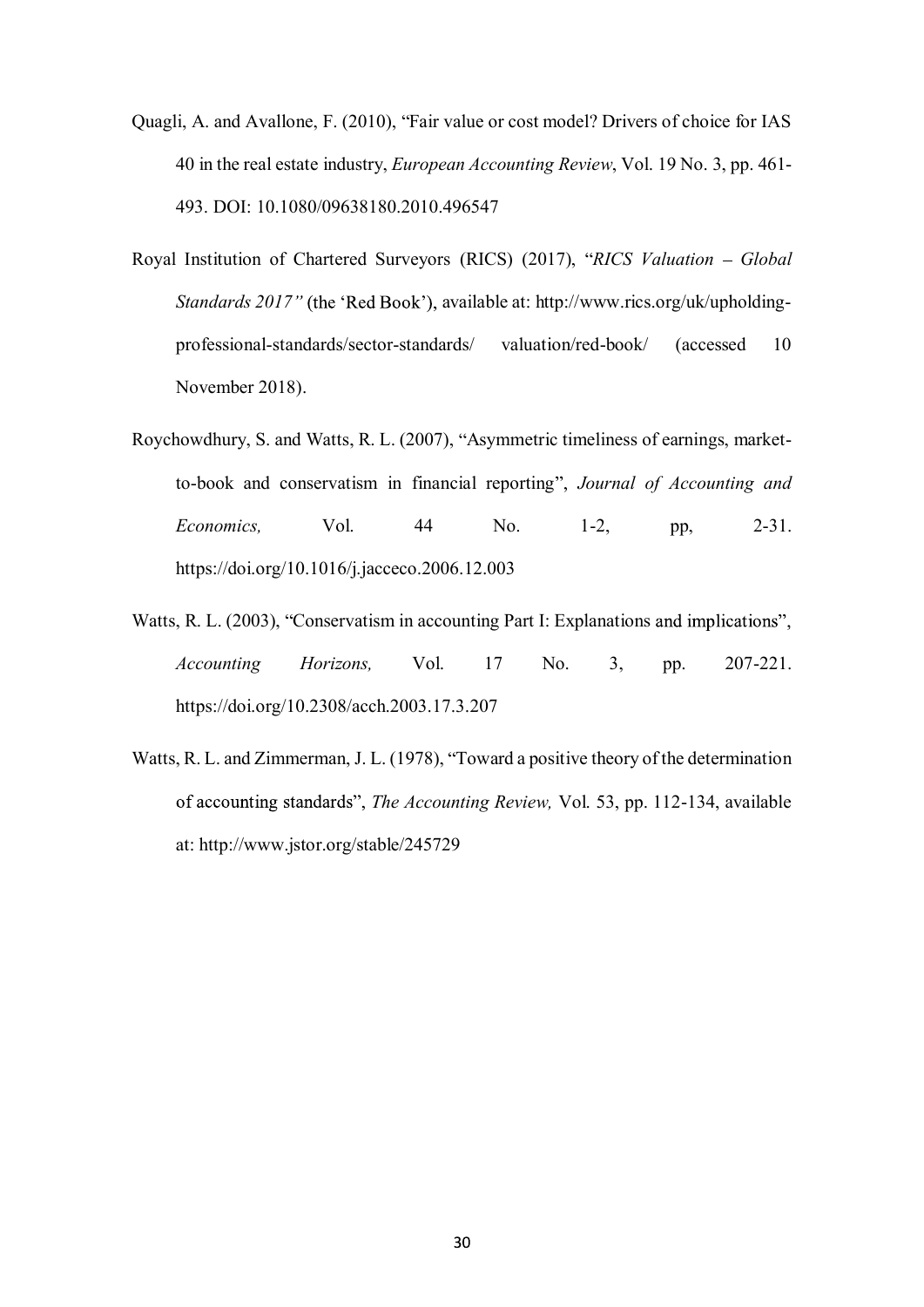| Country      | 2007           | 2008           | 2009           | 2010           | 2011           | 2012           | 2013           |                |                |                | 2014 2015 2016 Total |
|--------------|----------------|----------------|----------------|----------------|----------------|----------------|----------------|----------------|----------------|----------------|----------------------|
| UK           | 16             | 18             | 18             | 15             | 15             | 14             | 14             | 14             | 13             | 13             | 150                  |
| Netherland   | $\overline{2}$ | $\overline{2}$ | $\overline{2}$ | $\overline{2}$ | $\overline{2}$ | $\overline{2}$ | 1              |                | $\overline{2}$ | $\overline{2}$ | 18                   |
| Belgium      | 5              | 5              | 5              | 5              | 5              | 5              | 5              | $\overline{4}$ | 5              | 5              | 49                   |
| France       | 10             | 13             | 15             | 14             | 15             | 12             | 11             | 11             | 9              | 9              | 119                  |
| Greece       | $\overline{2}$ | 3              | 3              | $\overline{2}$ | $\overline{2}$ | 3              | 3              | 3              | п              |                | 23                   |
| Italy        | 3              | 3              | 3              | 3              | 3              | 3              | $\overline{2}$ | 3              | 3              |                | 27                   |
| Spain        | $\overline{2}$ | 2              | $\overline{2}$ | $\overline{2}$ | 2              |                | $\overline{2}$ | $\overline{2}$ | $\overline{2}$ |                | 18                   |
| Austria      | $\overline{2}$ | $\overline{2}$ | $\overline{2}$ | $\overline{2}$ | 2              | $\overline{2}$ | $\overline{2}$ | $\overline{2}$ | $\overline{2}$ | $\overline{2}$ | 20                   |
| Germany      | 14             | 14             | 14             | 15             | 13             | 11             | 9              | 8              | 7              | 7              | 112                  |
| Denmark      | 3              | 3              | 5              | 5              | 5              | 5              | 3              | $\overline{4}$ | 3              | 4              | 40                   |
| Finland      | 3              | 3              | 3              | 3              | 3              | 3              | 3              | 3              | 3              | 3              | 30                   |
| Sweden       | 10             | 10             | 10             | 10             | 10             | 9              | 9              | 9              | 8              | 8              | 93                   |
| <b>Total</b> | 72             | 78             | 82             | 78             | 77             | 70             | 64             | 64             | 58             | 56             | 699                  |

**Table 1.** Breakdown of companies by country and year after adjustments

**Table 2.** Descriptive statistics

.

|                     | N   | Mean     | Std   | Min              | Q <sub>1</sub>   | Median         | O <sub>3</sub> | Max     |
|---------------------|-----|----------|-------|------------------|------------------|----------------|----------------|---------|
| DFV/FV              | 575 | $-0.003$ | 0.086 | $-0.318$         | $-0.036$         | $-0.007$       | 0.017          | 0.435   |
| VAL                 | 699 | 2.363    | 0.664 | $\boldsymbol{0}$ | 1                | $\overline{2}$ | 3              |         |
| <i>NOVALEXT</i>     | 699 | 0.104    | 0.306 | $\boldsymbol{0}$ | 0                | 0              |                |         |
| <b>VALEXTO</b>      | 699 | 0.428    | 0.495 | $\overline{0}$   | $\theta$         | 0              |                |         |
| <i>VALEXTL</i>      | 699 | 0.468    | 0.499 | 0                | $\boldsymbol{0}$ | $\theta$       |                |         |
| BIG4                | 699 | 0.724    | 0.447 | $\overline{0}$   | 0                | 0              |                |         |
| ORII                | 699 | 0.215    | 0.411 | $\overline{0}$   | 0                | 0              |                |         |
| ORI2                | 699 | 0.552    | 0.498 | $\overline{0}$   | 0                | $\theta$       |                |         |
| <i><b>OSHIP</b></i> | 699 | 0.373    | 0.484 | $\theta$         | 0                | $\theta$       |                |         |
| LNTA (tEUR)         | 699 | 13.427   | 1.672 | 8.480            | 12.296           | 13.524         | 14.646         | 16.720  |
| <i>LEV</i>          | 699 | 0.470    | 0.198 | $\theta$         | 0.348            | 0.500          | 0.612          | 0.986   |
| <b>ROA</b>          | 699 | 3.78     | 6.74  | $-28.10$         | 1.49             | 4.21           | 6.96           | 22.04   |
| <b>SALESGR</b>      | 699 | 22.56    | 98.44 | $-86.65$         | $-4.33$          | 4.82           | 19.33          | 1088.89 |
| CFO/TA              | 699 | 0.016    | 0.045 | $-0.201$         | 0.007            | 0.021          | 0.033          | 0.162   |
| <b>MTB</b>          | 699 | 0.742    | 0.481 | 0.070            | 0.488            | 0.688          | 0.913          | 5.196   |

Variables are defined in the text.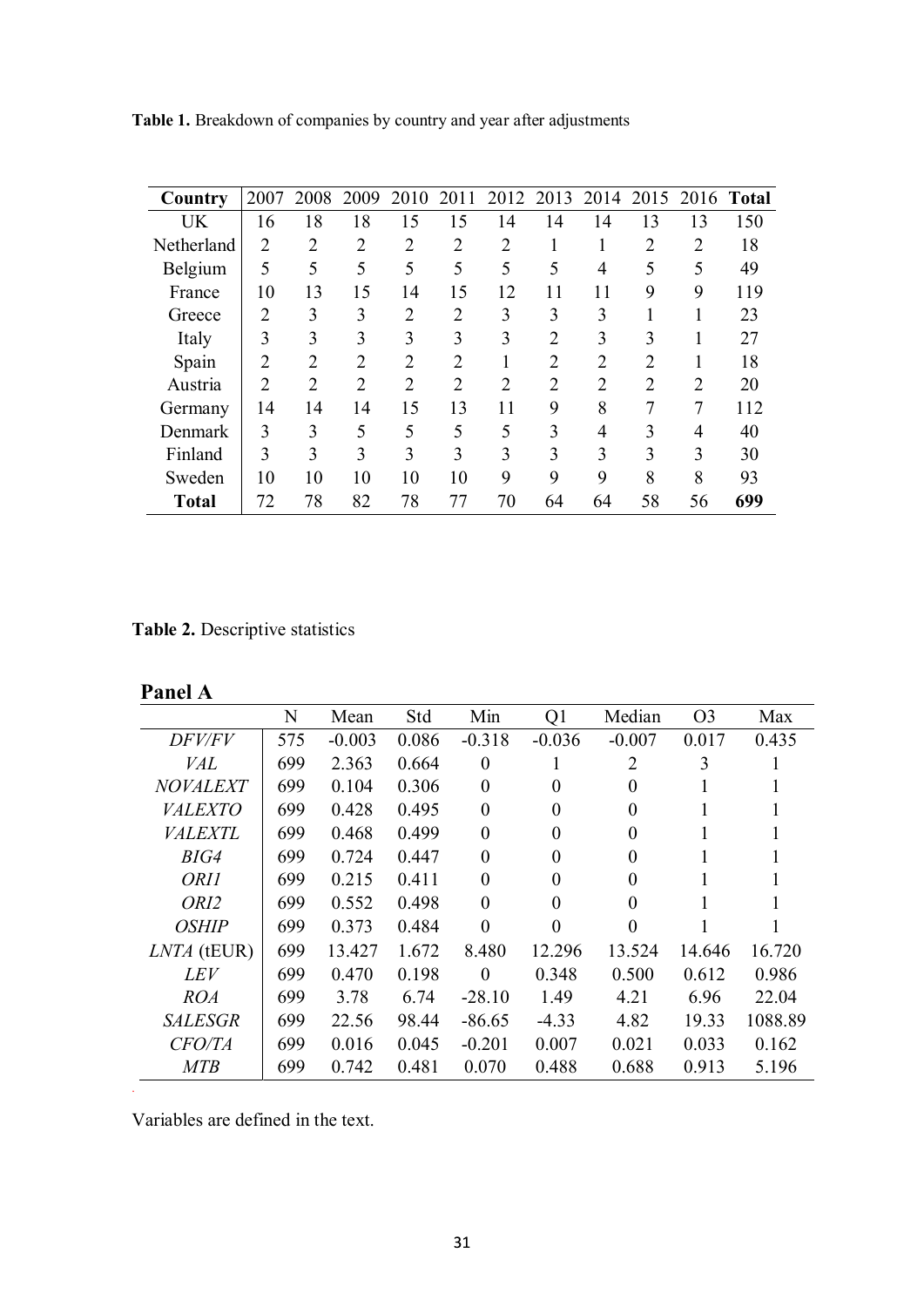|                 | DFV/FV     | <b>NOVALEXT</b> | <i>VALEXTO</i> | <b>VALEXTL</b> | BIG4       | ORI1       | ORI2       | <b>OSHIP</b> | LNTA (tEUR) | <i>ROA</i> | LEV        | <b>SALESGR</b> | CFO/TA    | MTB  |
|-----------------|------------|-----------------|----------------|----------------|------------|------------|------------|--------------|-------------|------------|------------|----------------|-----------|------|
| <i>DFV/FV</i>   | 1.00       |                 |                |                |            |            |            |              |             |            |            |                |           |      |
| <b>NOVALEXT</b> | $-0.04$    | 1.00            |                |                |            |            |            |              |             |            |            |                |           |      |
| <i>VALEXTO</i>  | 0.05       | $-0.37***$      | 1.00           |                |            |            |            |              |             |            |            |                |           |      |
| <b>VALEXTL</b>  | $-0.02$    | $-0.36***$      | $-0.73***$     | 1.00           |            |            |            |              |             |            |            |                |           |      |
| BIG4            | 0.05       | $-0.04$         | $-0.26***$     | $0.28***$      | 1.00       |            |            |              |             |            |            |                |           |      |
| <b>ORII</b>     | $0.09**$   | $-0.07**$       | $-0.14***$     | $0.19***$      | $-0.09***$ | 1.00       |            |              |             |            |            |                |           |      |
| ORI2            | $-0.01$    | $-0.03$         | $0.18***$      | $-0.16***$     | $-0.13***$ | $-0.60***$ | 1.00       |              |             |            |            |                |           |      |
| <b>OSHIP</b>    | $-0.01$    | $0.16***$       | 0.03           | $-0.15***$     | $-0.15***$ | $-0.17***$ | $0.31***$  | 1.00         |             |            |            |                |           |      |
| LNTA (tEUR)     | $-0.10***$ | $-0.19***$      | $-0.24***$     | $0.38***$      | $0.42***$  | $-0.07**$  | $-0.00$    | $-0.13***$   | 1.00        |            |            |                |           |      |
| <b>ROA</b>      | $-0.53***$ | $-0.08**$       | $-0.05$        | $0.11***$      | 0.04       | 0.00       | $-0.10***$ | $-0.01$      | $0.21***$   | 1.00       |            |                |           |      |
| LEV             | $0.12***$  | $-0.04$         | $0.08**$       | 0.04           | $-0.10***$ | $-0.12***$ | $-0.05*$   | $-0.07**$    | $0.23***$   | $-0.20***$ | 1.00       |                |           |      |
| <b>SALESGR</b>  | 0.03       | 0.01            | $0.08**$       | $-0.09**$      | $-0.13***$ | $-0.06**$  | 0.03       | $0.05*$      | $-0.12***$  | 0.04       | $0.06*$    | 1.00           |           |      |
| <b>CFO/TA</b>   | $-0.08**$  | $-0.12***$      | 0.03           | $0.06*$        | $0.06*$    | $-0.03$    | 0.01       | 0.01         | $0.14***$   | $0.21***$  | $-0.17***$ | $-0.02$        | 1.00      |      |
| <b>MTB</b>      | $-0.20***$ | $0.16***$       | $-0.12***$     | 0.01           | $0.11***$  | $-0.09***$ | $0.12***$  | 0.04         | $-0.01$     | 0.03       | 0.03       | $-0.02$        | $-0.08**$ | 1.00 |

Notes: \*, \*\*, \*\*\* denote significance of the Pearson correlations at the 0.10, 0.05, and 0.01 levels, respectively. Variables are defined in the text.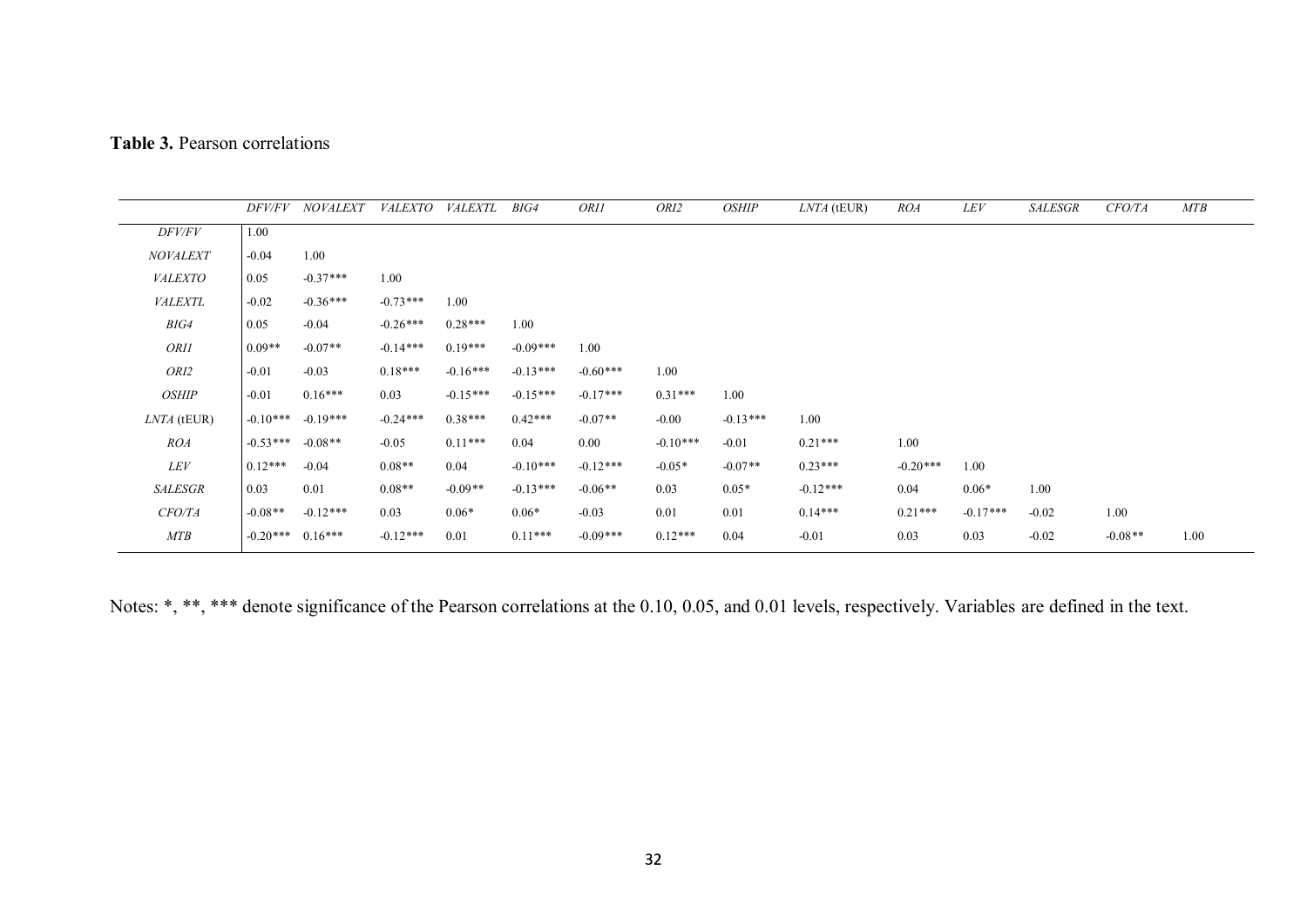|                      | Model 1         |                | Model 2         |                |
|----------------------|-----------------|----------------|-----------------|----------------|
| <b>Panel B</b>       | <b>VAL</b>      |                | <b>LEADVAL</b>  |                |
| VALEXTL base outcome | <b>NOVALEXT</b> | <b>VALEXTO</b> | <b>NOVALEXT</b> | <b>VALEXTO</b> |
| BIG4                 | $-0.893$        | $-1.316$       | $-1.317$        | $-1.398$       |
|                      | $0.045**$       | $0.000$ ***    | $0.005***$      | $0.000***$     |
| <b>ORI1</b>          | $-3.940$        | $-1.722$       | $-4.515$        | $-1.720$       |
|                      | $0.000***$      | $0.000***$     | $0.000***$      | $0.000***$     |
| ORI2                 | $-2.380$        | $-0.031$       | $-2.675$        | $-0.018$       |
|                      | $0.000***$      | 0.902          | $0.000***$      | 0.945          |
| <b>OSHIP</b>         | 1.738           | $-0.257$       | 1.922           | $-0.220$       |
|                      | $0.000***$      | 0.202          | $0.000***$      | 0.295          |
| LNTA (tEUR)          | $-0.655$        | $-0.406$       | $-0.600$        | $-0.408$       |
|                      | $0.000***$      | $0.000***$     | $0.000***$      | $0.000***$     |
| <b>ROA</b>           | $-0.029$        | $-0.007$       | $-0.089$        | $-0.020$       |
|                      | 0.312           | 0.722          | $0.012**$       | 0.307          |
| <b>LEV</b>           | 2.422           | 0.886          | 2.577           | 0.864          |
|                      | $0.003***$      | 0.102          | $0.003***$      | 0.121          |
| <b>SALESGR</b>       | $-0.002$        | $-0.001$       | $-0.002$        | $-0.001$       |
|                      | $0.083*$        | 0.561          | $0.100*$        | 0.641          |
| CFO/TA               | $-3.268$        | $-0.199$       | $-1.961$        | $-1.165$       |
|                      | 0.249           | 0.932          | 0.541           | 0.651          |
| <b>MTB</b>           | $-0.011$        | $-0.390$       | $-0.058$        | $-0.344$       |
|                      | 0.963           | $0.077*$       | 0.859           | 0.143          |
| <b>CONS</b>          | 8.823           | 7.349          | 8.081           | 7.304          |
|                      | 0.000           | 0.000          | 0.000           | 0.000          |
| $\boldsymbol{N}$     | 699             | 699            | 639             | 639            |
| $R^2$                | 0.204           | 0.204          | 0.217           | 0.217          |

**Table 4.** Regressions concerning company-specific factors affecting on the choice of appraisal